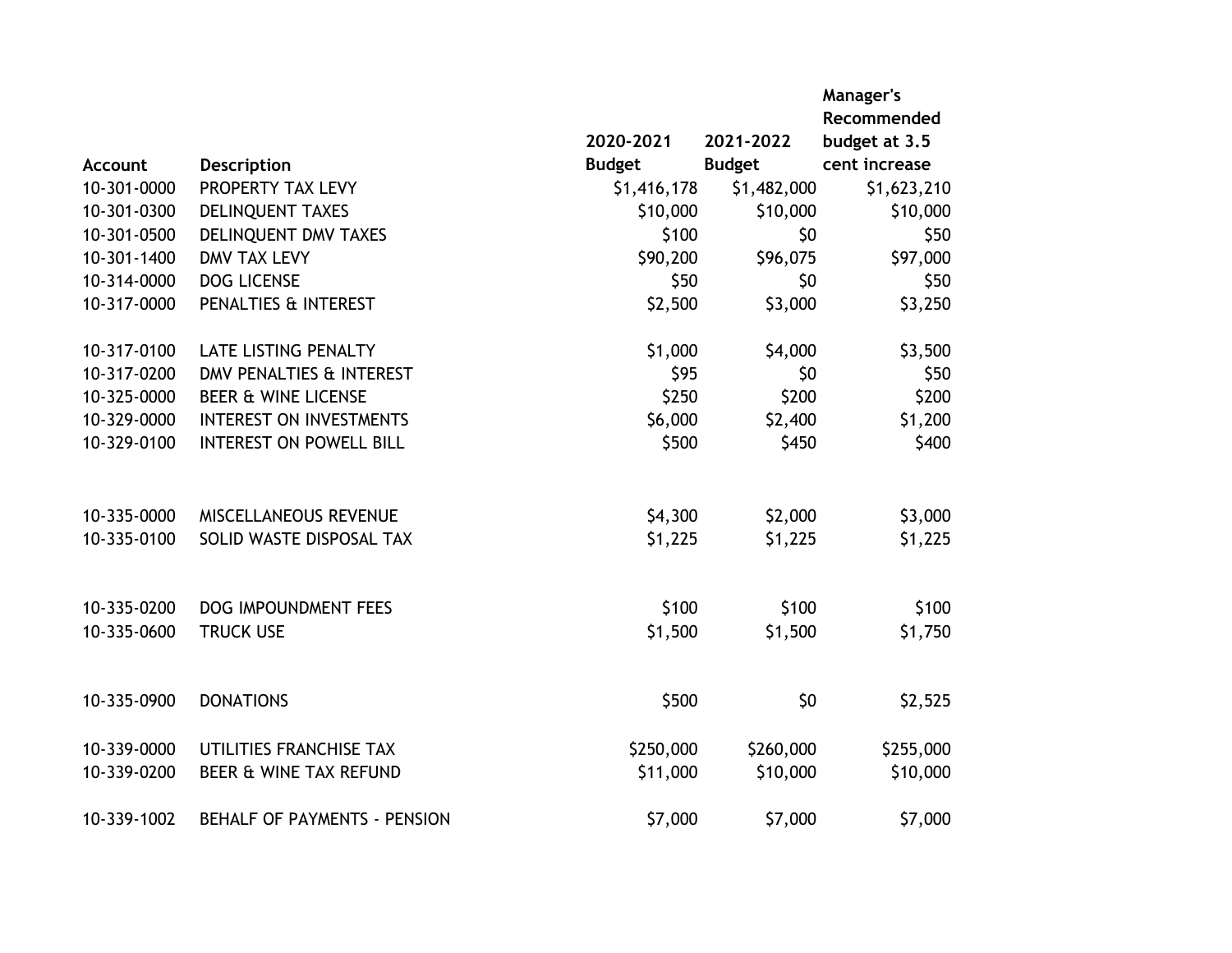| 10-339-1200 | TELECOMMUNICATIONS TAX DIST        | \$17,000  | \$17,000  | \$0       |
|-------------|------------------------------------|-----------|-----------|-----------|
| 10-343-0000 | POWELL BILL ALLOCATION             | \$70,500  | \$68,000  | \$75,000  |
| 10-345-0100 | LOCAL SALES & USE TAX              | \$575,000 | \$610,000 | \$630,000 |
| 10-346-0000 | NC PRO ALLOCATION                  | \$0       | \$27,931  | \$0       |
| 10-347-0000 | <b>PD- RESTRICTED</b>              | \$0       | \$19,976  | \$0       |
| 10-353-0100 | <b>CONTRIBUTION TO FD - COUNTY</b> | \$2,400   | \$2,400   | \$2,400   |
| 10-353-0300 | M & M FIRE DISTRICT                | \$100,000 | \$102,000 | \$92,324  |
| 10-355-0000 | PERMIT APPLICATIONS                | \$250     | \$500     | \$500     |
| 10-355-1000 | <b>GOLF CART REGISTRATION</b>      | \$0       | \$500     | \$500     |
| 10-358-0000 | <b>JAIL &amp; ARREST FEES</b>      | \$500     | \$500     | \$500     |
| 10-358-0002 | POLICE - MISCELLANEOUS INCOME      | \$0       | \$2,500   | \$2,500   |
| 10-358-0100 | SECONDARY EMPLOYMENT: PD           | \$0       | \$0       | \$1,000   |
| 10-364-0000 | <b>INSURANCE CLAIMS</b>            | \$0       | \$9,731   | \$0       |
| 10-365-0000 | <b>FMP - CANTEEN</b>               | \$5,500   | \$2,500   | \$3,250   |
| 10-365-0100 | FMP - PADDLE BOATS                 | \$50      | \$0       | \$50      |
| 10-365-0200 | FMP - PUTT PUTT                    | \$250     | \$100     | \$250     |
| 10-365-0202 | <b>DRIVING RANGE</b>               | \$1,200   | \$500     | \$1,050   |
| 10-365-0205 | <b>DISC GOLF</b>                   | \$0       | \$300     | \$300     |
| 10-365-0206 | <b>BIKE RENTALS</b>                | \$200     | \$100     | \$100     |
| 10-365-0300 | <b>FMP - FISHING</b>               | \$1,000   | \$1,000   | \$1,500   |
| 10-365-0400 | <b>FMP - GPS #1</b>                | \$1,200   | \$1,000   | \$1,000   |
| 10-365-0500 | <b>FMP - GPS #2</b>                | \$600     | \$400     | \$600     |
| 10-365-0600 | <b>FMP - GPS #3</b>                | \$300     | \$150     | \$200     |
| 10-365-0606 | <b>FMP - GPS #4</b>                | \$1,500   | \$750     | \$1,000   |
| 10-365-0700 | <b>FMP-FIELD RENTALS</b>           | \$250     | \$250     | \$250     |
| 10-365-0900 | AMPITHEATER/CHAPEL RENTAL          | \$50      | \$0       | \$0       |
| 10-365-0950 | <b>DUNCAN PARK RENTAL</b>          | \$50      | \$100     | \$100     |
| 10-365-1000 | FMP - SPECIAL EVENTS               | \$1,000   | \$500     | \$500     |
| 10-370-0000 | <b>SOLID WASTE FEES</b>            | \$157,300 | \$175,000 | \$170,000 |
| 10-383-0600 | SALE OF FIXED ASSETS               | \$0       | \$8,750   | \$2,000   |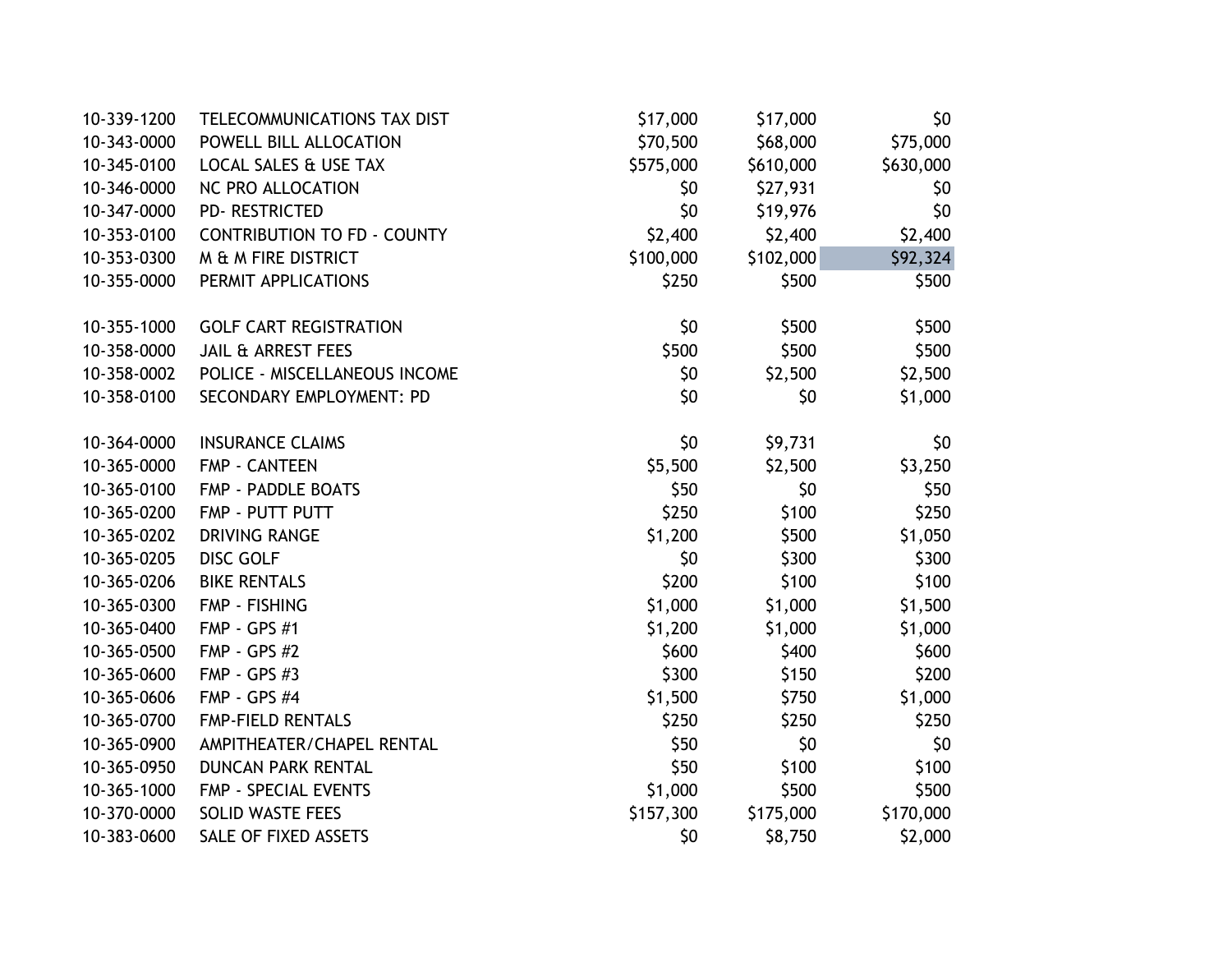| 10-391-0010       | NC HWY SAFETY EQUIP GRANT                | \$0         | \$7,125     | \$0         |
|-------------------|------------------------------------------|-------------|-------------|-------------|
| 10-391-0011       | NC CRIME COMM EQUIP GRANT                | \$18,500    | \$24,000    | \$25,000    |
| 10-391-0450       | WASHINGTON MILLS REDEVELOPMENT GRANTS    | \$0         | \$1,000,000 | \$95,000    |
| 10-391-0805       | MCMICHAEL FOUNDATION DONATION            | \$10,000    | \$0         | \$10,000    |
| 10-397-0000       | <b>FUND BALANCE</b>                      | \$0         | \$179,184   | \$0         |
| 10-397-0100       | POWELL BILL FUND BALANCE                 | \$0         | \$40,000    | \$0         |
| 10-397-0200       | TRANSFER FROM CAPITAL RESERVE            | \$0         | \$0         | \$15,000    |
| 10-397-0400       | <b>TRANSFER FROM POWELL BILL</b>         | \$0         | \$0         | \$150,000   |
| 10-397-0500       | <b>TRANSFER FROM OTHER FUNDS</b>         | \$0         | \$0         | \$0         |
| 10-397-0600       | <b>TRANSFER FROM UDAG</b>                | \$0         | \$0         | \$19,000    |
| 10-397-0800       | <b>BUILDING RENTAL</b>                   | \$0         | \$0         | \$0         |
| 10-397-0900       | <b>ADMINISTRATIVE FEE FROM W&amp;S</b>   | \$90,000    | \$90,000    | \$90,000    |
| 10-397-1000       | <b>CEMETERY FUND INTEREST EARNED</b>     | \$250       | \$250       | \$200       |
| 10-397-1001       | CEMETERY FUND CD INTEREST EARNED         | \$20        | \$0         | \$0         |
| 10-397-1002       | <b>CEMETERY SALE OF PLOTS</b>            | \$10,000    | \$10,000    | \$10,000    |
| <b>FUND TOTAL</b> | (10) - GENERAL FUND                      | \$2,867,368 | \$4,282,947 | \$3,420,584 |
| 30-325-0000       | <b>INSURANCE CLAIMS</b>                  | \$14,223    | \$5,000     | \$5,000     |
| 30-329-0100       | INTEREST ON INVESTMENTS                  | \$9,000     | \$3,000     | \$1,000     |
| 30-335-0000       | MISCELLANEOUS REVENUE                    | \$500       | \$0         | \$0         |
| 30-335-0100       | NC PRO ALLOCATION                        | \$0         | \$50,957    | \$677,750   |
| 30-367-0500       | <b>WATER REVENUE - STONEVILLE</b>        | \$110,000   | \$115,000   | \$113,000   |
| 30-367-0550       | STONEVILLE WATER RATE FREEZE DUE TO MAYO | \$0         | \$73,020    | \$73,020    |
| 30-371-0000       | <b>WATER &amp; SEWER REVENUES</b>        | \$1,945,910 | \$2,020,000 | \$2,000,000 |
| 30-371-0100       | PRETREATMENT ANALYSIS                    | \$3,750     | \$2,500     | \$2,750     |
| 30-371-0200       | <b>CUT OFF CHARGES</b>                   | \$7,500     | \$6,600     | \$7,000     |
| 30-371-0400       | SEWER TREATMENT - MADISON                | \$4,000     | \$4,000     | \$4,000     |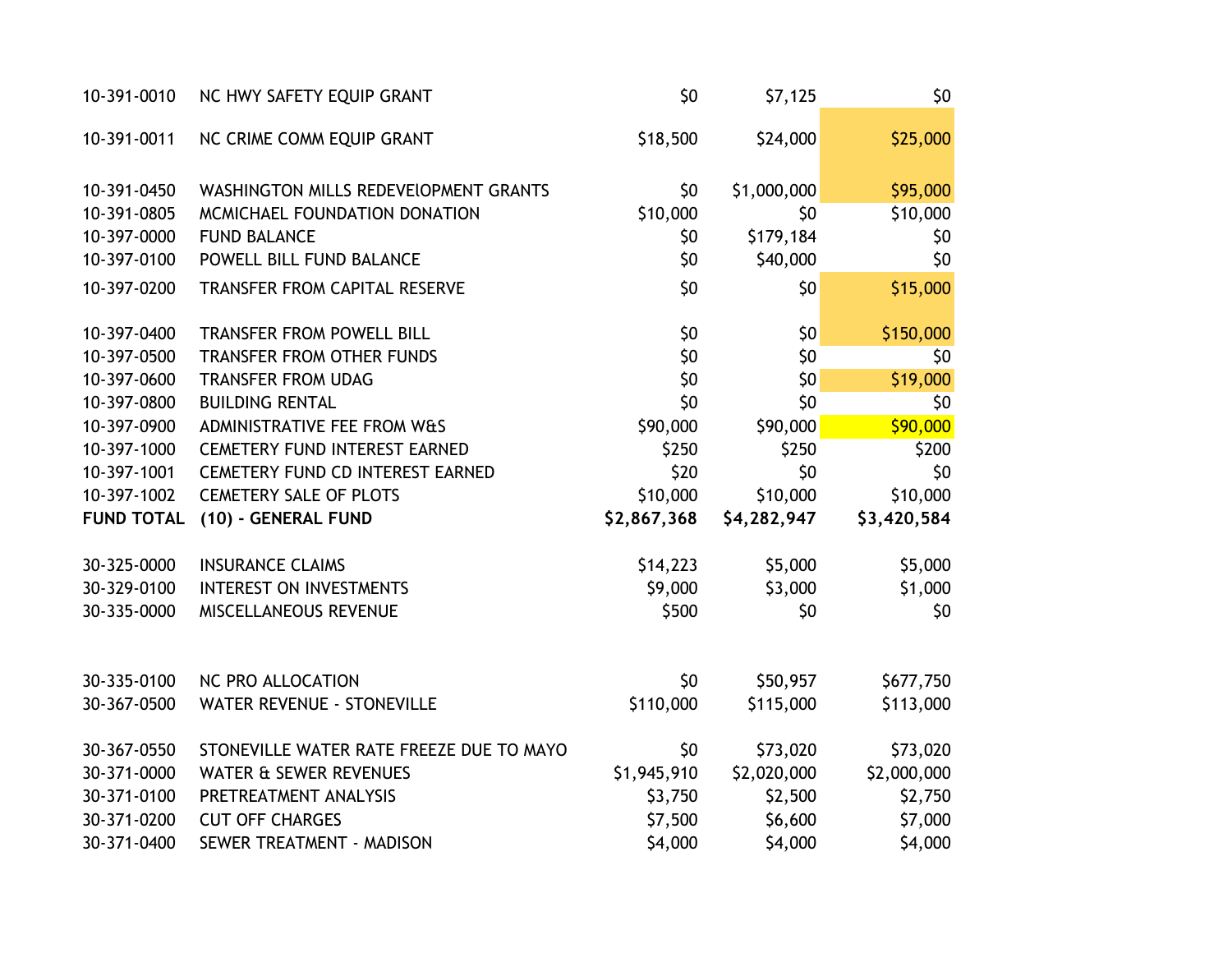| <b>MADISON SEWER</b>                     | \$230,000   | \$300,000   | \$300,000   |
|------------------------------------------|-------------|-------------|-------------|
| <b>STONEVILLE SEWER</b>                  | \$95,000    | \$100,000   | \$97,000    |
| MADISON - 201 PAYMENT-CAPITAL PROJECT    | \$153,100   | \$153,100   | \$150,000   |
| STONEVILLE - 201 PAYMENT-CAPITAL PROJECT | \$56,975    | \$56,975    | \$55,610    |
| WATER & SEWER TAP FEES                   | \$8,000     | \$15,000    | \$5,000     |
| <b>INDUSTRY SEWER OVERFLOW</b>           | \$1,000     | \$1,000     | \$1,000     |
| <b>PARTF GRANT - INSLAND ACCESS</b>      | \$0         | \$0         | \$0         |
| SALE OF FIXED ASSETS                     | \$0         | \$0         | \$0         |
| CONTRIB FROM GF/DEBT ON PW BLDG          | \$17,500    | \$17,500    | \$8,000     |
| <b>AIA GRANT</b>                         | \$0         | \$90,000    | \$50,000    |
| <b>FUND BALANCE</b>                      | \$0         | $-534,036$  | \$0         |
| (30) - WATER AND SEWER FUND              | \$2,656,458 | \$2,979,615 | \$3,550,130 |
| <b>GRAND TOTAL FOR REVENUES</b>          | \$5,523,826 | \$7,262,562 | \$6,970,714 |
|                                          |             |             |             |

Dedicated funding Transfer from W&S Fund Decrease in allocation from County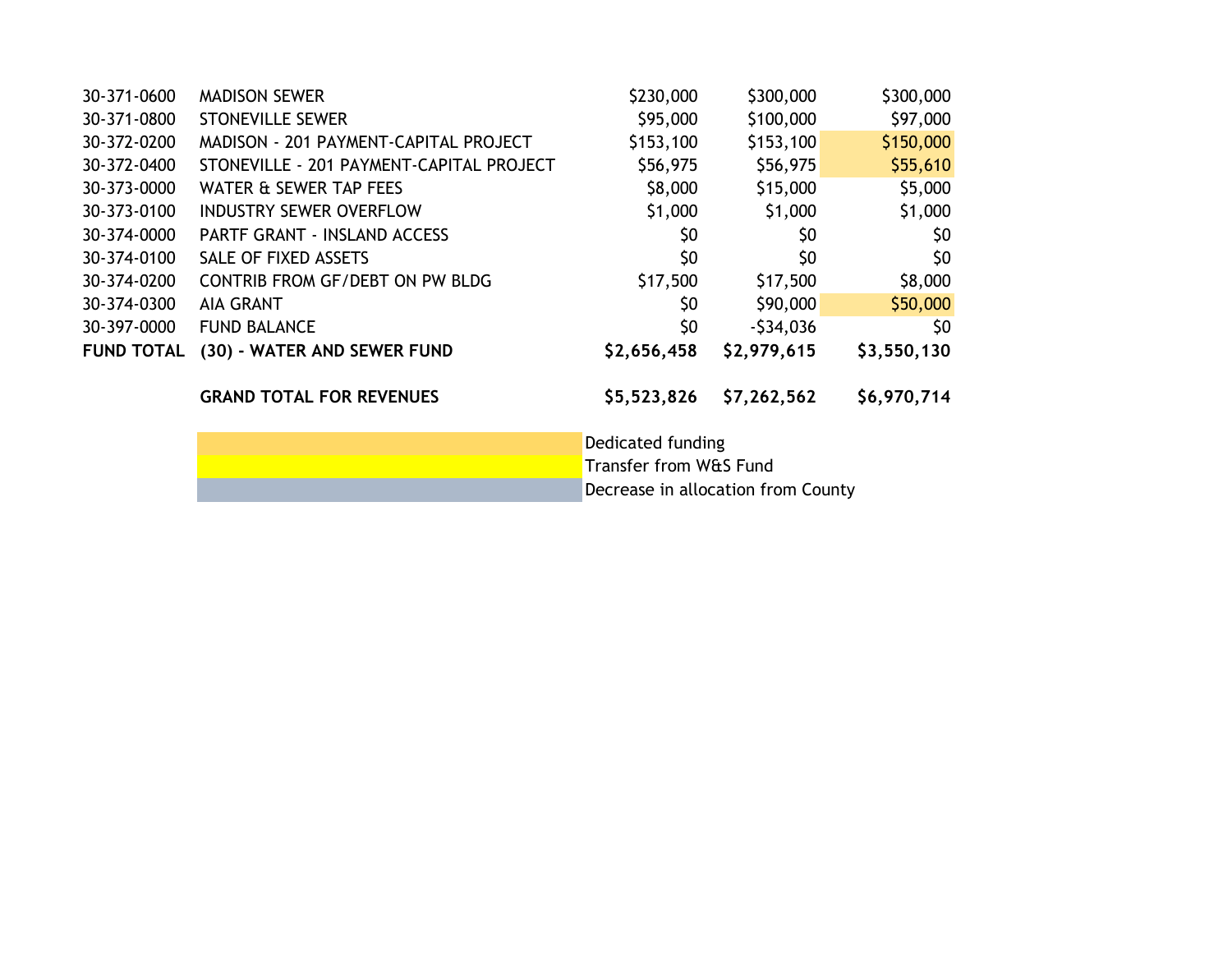|                       |                                |                |                               |                | Manager's<br>Recommended |
|-----------------------|--------------------------------|----------------|-------------------------------|----------------|--------------------------|
|                       |                                | 2020-2021      | 2021-2022                     | Department     | Budget at 3.5 cent       |
| <b>Account</b>        | <b>Description</b>             | <b>Budget</b>  | <b>Current Budget Request</b> |                | increase                 |
| <b>FUND TOTAL</b>     | (10) - GENERAL FUND            | \$2,947,884.00 | \$4,195,605.93                | \$3,688,353.00 | \$3,420,583.88           |
| <b>GOVERNMENTAL</b>   |                                |                |                               |                |                          |
| 10-410-0200           | <b>GOVERNMENTAL SALARIES</b>   | \$11,400.00    | \$11,400.00                   | \$11,400.00    | \$11,400.00              |
| 10-410-0500           | SOCIAL SECURITY                | \$900.00       | \$900.00                      | \$900.00       | \$850.00                 |
| 10-410-0600           | LIFE INSURANCE                 | \$205.00       | \$205.00                      | \$250.00       | \$205.00                 |
| 10-410-0601           | DENTAL INSURANCE               | \$2,520.00     | \$2,520.00                    | \$2,520.00     | \$2,160.00               |
| 10-410-0602           | <b>VISION INSURANCE</b>        | \$720.00       | \$720.00                      | \$720.00       | \$505.00                 |
| 10-410-1400           | TRAVEL, SCHOOLS, CONVENTIONS   | \$1,000.00     | \$3,500.00                    | \$2,500.00     | \$3,000.00               |
| <b>DEPT TOTAL</b>     | (410) - GOVERNMENTAL           | \$16,745.00    | \$19,245.00                   | \$18,290.00    | \$18,120.00              |
| <b>ADMINISTRATION</b> |                                |                |                               |                |                          |
|                       |                                |                |                               |                |                          |
| 10-420-0200           | <b>ADMINISTRATIVE SALARIES</b> | \$78,725.00    | \$80,550.00                   | \$77,750.00    | \$77,250.00              |
| 10-420-0400           | <b>ATTORNEY'S FEE</b>          | \$6,000.00     | \$5,000.00                    | \$5,000.00     | \$6,000.00               |
| 10-420-0401           | <b>AUDIT CONTRACT</b>          | \$13,450.00    | \$13,500.00                   | \$13,500.00    | \$13,500.00              |
| 10-420-0500           | SOCIAL SECURITY                | \$6,300.00     | \$6,500.00                    | \$6,500.00     | \$6,280.00               |
| 10-420-0600           | <b>MEDICAL INSURANCE</b>       | \$10,200.00    | \$10,200.00                   | \$19,100.00    | \$19,100.00              |
| 10-420-0601           | <b>DENTAL INSURANCE</b>        | \$420.00       | \$420.00                      | \$360.00       | \$348.00                 |
| 10-420-0602           | <b>VISION INSURANCE</b>        | \$120.00       | \$120.00                      | \$85.00        | \$84.00                  |
| 10-420-0700           | <b>RETIREMENT FUND</b>         | \$8,100.00     | \$8,350.00                    | \$9,000.00     | \$9,445.00               |
| 10-420-0701           | 401K                           | \$3,910.00     | \$4,050.00                    | \$3,900.00     | \$3,863.00               |
| 10-420-1100           | <b>TELEPHONE</b>               | \$9,500.00     | \$8,000.00                    | \$9,500.00     | \$9,500.00               |
| 10-420-1200           | <b>DRUG TESTING</b>            | \$500.00       | \$300.00                      | \$400.00       | \$400.00                 |
| 10-420-1300           | <b>UTILITIES</b>               | \$4,100.00     | \$3,000.00                    | \$4,200.00     | \$4,200.00               |
| 10-420-1400           | TRAVEL, SCHOOLS, CONVENTIONS   | \$750.00       | \$1,500.00                    | \$3,500.00     | \$3,000.00               |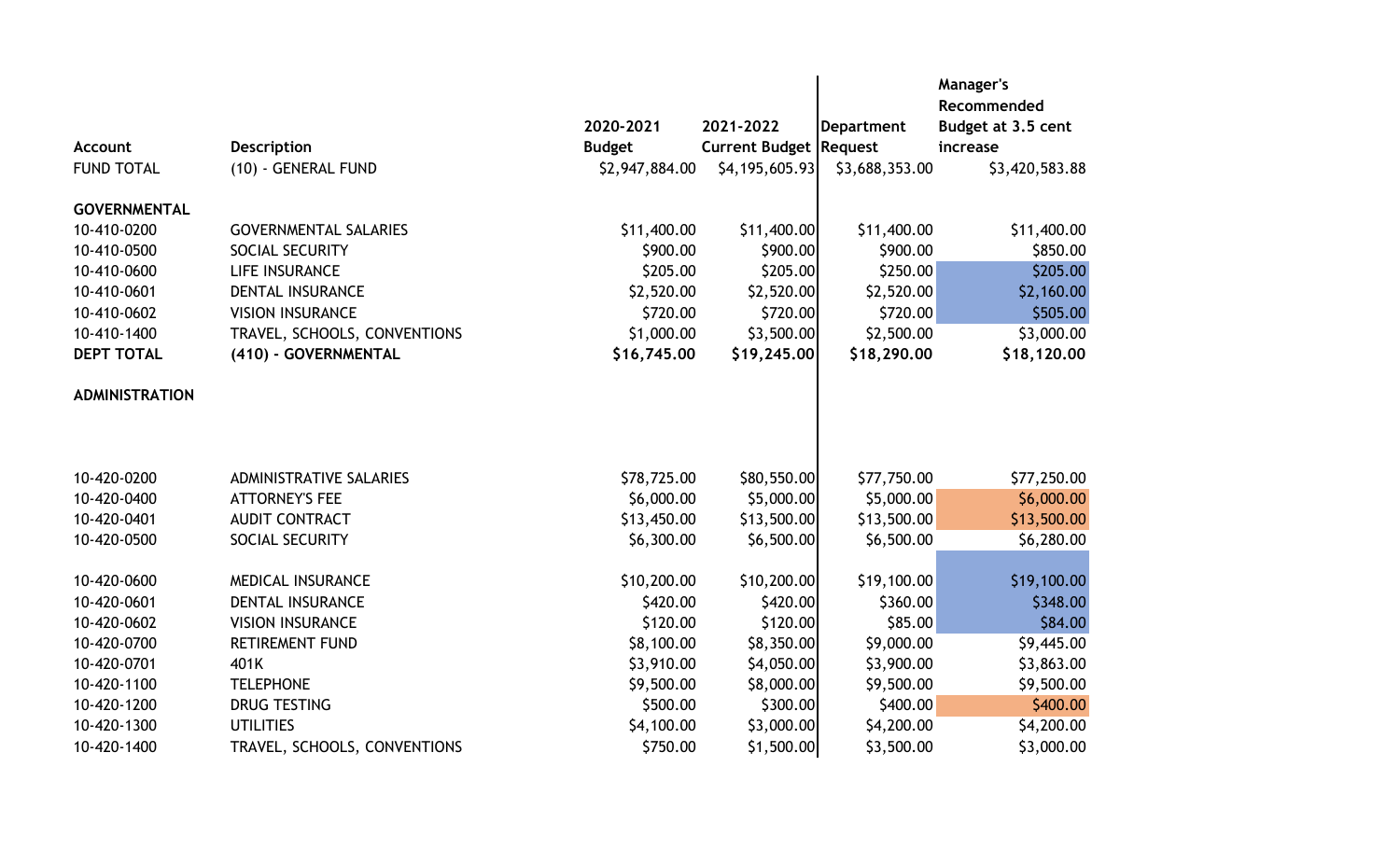| 10-420-1600 | <b>COMPUTER MAINTENANCE</b>         | \$1,500.00  | \$1,500.00     | \$1,500.00   | \$2,750.00   |
|-------------|-------------------------------------|-------------|----------------|--------------|--------------|
| 10-420-3100 | <b>AUTO EXPENSE - TOWN MANAGER</b>  | \$4,800.00  | \$4,800.00     | \$4,800.00   | \$4,800.00   |
| 10-420-3200 | <b>OFFICE SUPPLIES</b>              | \$2,100.00  | \$2,300.00     | \$2,300.00   | \$4,500.00   |
|             |                                     |             |                |              |              |
| 10-420-3201 | SOFTWARE/HARDWARE UPGRADE           | \$20,100.00 | \$7,500.00     | \$12,000.00  | \$30,100.00  |
| 10-420-3204 | POSTAGE SUPPLIES/MAINTENANCE        | \$2,600.00  | \$2,300.00     | \$2,300.00   | \$3,600.00   |
| 10-420-3205 | <b>SERVICE AGREEMENTS</b>           | \$4,065.00  | \$4,000.00     | \$4,000.00   | \$4,000.00   |
| 10-420-4500 | <b>ELECTION EXPENSE</b>             | \$0.00      | \$4,000.00     | \$0.00       | \$0.00       |
|             |                                     |             |                |              |              |
| 10-420-5300 | LEAGUE & INSTITUTE FEES             | \$1,300.00  | \$4,000.00     | \$4,000.00   | \$19,535.00  |
| 10-420-5400 | <b>INSURANCE &amp; BLANKET BOND</b> | \$14,800.00 | \$13,800.00    | \$14,500.00  | \$15,000.00  |
| 10-420-5401 | <b>WORKERS COMPENSATION</b>         | \$15,000.00 | \$12,000.00    | \$14,000.00  | \$14,000.00  |
| 10-420-5700 | MISCELLANEOUS EXPENSE               | \$5,200.00  | \$2,500.00     | \$2,500.00   | \$610.28     |
| 10-420-5701 | <b>CONTINGENCY</b>                  | \$0.00      | \$500.00       | \$500.00     |              |
| 10-420-5750 | <b>NC PRO EXPENSE</b>               | \$0.00      | \$1,240.00     | \$0.00       | \$0.00       |
| 10-420-7200 | <b>ACTUARIAL STUDIES</b>            | \$0.00      | \$4,000.00     | \$4,000.00]  | \$4,000.00   |
| 10-420-7300 | MADISON-ROCKINGHAM RESCUE           | \$0.00      | \$2,000.00     | \$2,000.00   | \$3,000.00   |
| 10-420-7304 | <b>SKAT BUS MATCH</b>               | \$0.00      | \$3,675.00     | \$3,675.00   | \$0.00       |
| 10-420-7306 | DAN RIVER BASIN ASSOC               | \$435.00    | \$435.00       | \$435.00     | \$0.00       |
| 10-420-7307 | <b>MAYODAN ARTS CENTER</b>          | \$0.00      | \$1,000.00     | \$1,000.00   | \$0.00       |
| 10-420-7310 | BLOW MOLDED SOLUTIONS INCENTIVES    | \$9,538.00  | \$3,600.00     | \$2,397.00   | \$2,397.00   |
| 10-420-7311 | STURM, RUGER INCENTIVES             | \$73,350.00 | \$132,930.00   | \$130,460.00 | \$130,460.00 |
| 10-420-9101 | ECONOMIC DEVELOPMENT                | \$1,000.00  | \$1,000.00     | \$1,000.00   | \$1,000.00   |
| 10-420-9103 | <b>CHAMBER OF COMMERCE</b>          | \$4,000.00  | \$4,000.00     | \$4,000.00   | \$4,000.00   |
| 10-420-9105 | <b>Festival Sponsorships</b>        | \$1,500.00  | \$1,500.00     | \$1,500.00   | \$1,500.00   |
| 10-420-9109 | <b>M-M LIBRARY EXPENSES</b>         | \$18,625.00 | \$18,200.00    | \$17,826.00  | \$17,826.00  |
| 10-420-9111 | WASHINGTON MILLS REDEVELOPMENT      | \$0.00      | \$1,000,000.00 | \$0.00       | \$95,000.00  |
| 10-420-9115 | PROPERTY PURCHASE PRINCIPLE PAYMENT | \$5,000.00  | \$0.00         | \$0.00       | \$0.00       |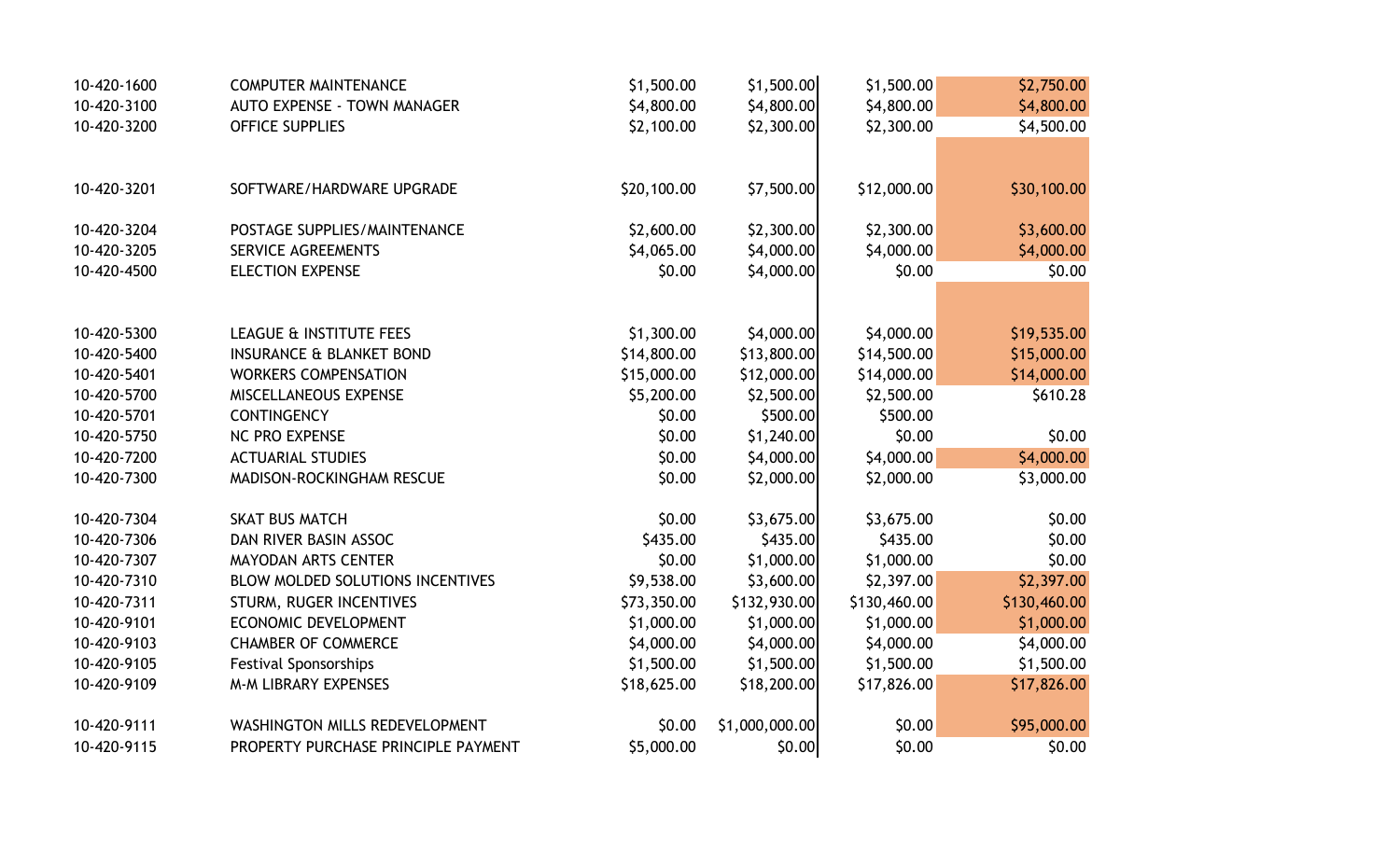| 10-420-9120                | PROPERTY PURCHASE INTEREST          | \$75.00      | \$0.00                      | \$0.00       | \$0.00       |
|----------------------------|-------------------------------------|--------------|-----------------------------|--------------|--------------|
| <b>DEPT TOTAL</b>          | (420) - ADMINISTRATIVE              |              | \$327,063.00 \$1,374,270.00 | \$383,488.00 | \$511,048.28 |
| <b>FINANCE</b>             |                                     |              |                             |              |              |
| 10-440-0200                | <b>FINANCE SALARIES</b>             | \$70,175.00  | \$75,000.00                 | \$75,375.00  | \$103,100.00 |
| 10-440-0500                | SOCIAL SECURITY                     | \$5,275.00   | \$5,800.00                  | \$5,775.00   | \$7,890.00   |
| 10-440-0600                | MEDICAL INSURANCE                   | \$9,500.00   | \$10,750.00                 | \$11,750.00  | \$15,630.00  |
| 10-440-0601                | DENTAL INSURANCE                    | \$745.00     | \$670.00                    | \$670.00     | \$720.00     |
| 10-440-0602                | <b>VISION INSURANCE</b>             | \$180.00     | \$240.00                    | \$240.00     | \$168.00     |
| 10-440-0700                | <b>RETIREMENT</b>                   | \$7,205.00   | \$7,800.00                  | \$8,750.00   | \$12,600.00  |
| 10-440-0701                | 401K                                | \$3,585.00   | \$3,800.00                  | \$3,800.00   | \$5,155.00   |
| 10-440-1100                | <b>TELEPHONE</b>                    | \$0.00       | \$500.00                    | \$0.00       | \$0.00       |
| 10-440-1300                | <b>UTILITIES</b>                    | \$0.00       | \$1,200.00                  | \$0.00       | \$0.00       |
| 10-440-1400                | TRAVEL, SCHOOLS, TRAINING           | \$2,430.00   | \$2,500.00                  | \$3,500.00   | \$2,000.00   |
|                            |                                     |              |                             |              |              |
| 10-440-1500                | <b>CREDIT CARD TRANSACTION FEES</b> | \$5,520.00   | \$4,109.00                  | \$6,500.00   | \$6,500.00   |
| 10-440-1600                | <b>COMPUTER MAINTENANCE</b>         | \$1,130.00   | \$1,200.00                  | \$1,200.00   | \$0.00       |
| 10-440-3200                | <b>OFFICE SUPPLIES</b>              | \$1,200.00   | \$1,000.00                  | \$0.00       | \$0.00       |
| 10-440-3210                | ROCKINGHAM CO TAX PROGRAM           | \$7,945.00   | \$8,000.00                  | \$8,500.00   | \$8,500.00   |
| 10-440-5700                | <b>MISCELLANEOUS</b>                | \$220.00     | \$1,000.00                  | \$0.00       | \$0.00       |
| 10-440-5750                | NC PRO EXPENSE                      | \$0.00       | \$2,480.00                  | \$0.00       | \$0.00       |
| 10-440-7404                | <b>EQUIPMENT PURCHASE</b>           | \$0.00       | \$750.00                    | \$0.00       | \$0.00       |
| <b>DEPT TOTAL</b>          | (440) - FINANCE                     | \$115,110.00 | \$126,799.00                | \$126,060.00 | \$162,263.00 |
| <b>PLANNING AND ZONING</b> |                                     |              |                             |              |              |
| 10-490-0300                | PLANNING & ZONING EXPENSES          | \$2,800.00   | \$1,000.00                  | \$1,000.00   | \$1,000.00   |
| 10-490-3700                | CODE ENFORCEMENT CONTRACT           | \$100.00     | \$500.00                    | \$500.00     | \$500.00     |
| 10-490-5700                | <b>MISCELLANEOUS</b>                | \$600.00     | \$1,000.00                  | \$0.00       | \$0.00       |
| <b>DEPT TOTAL</b>          | (490) - CODE ENFORCEMENT            | \$3,500.00   | \$2,500.00                  | \$1,500.00   | \$1,500.00   |
|                            |                                     |              |                             |              |              |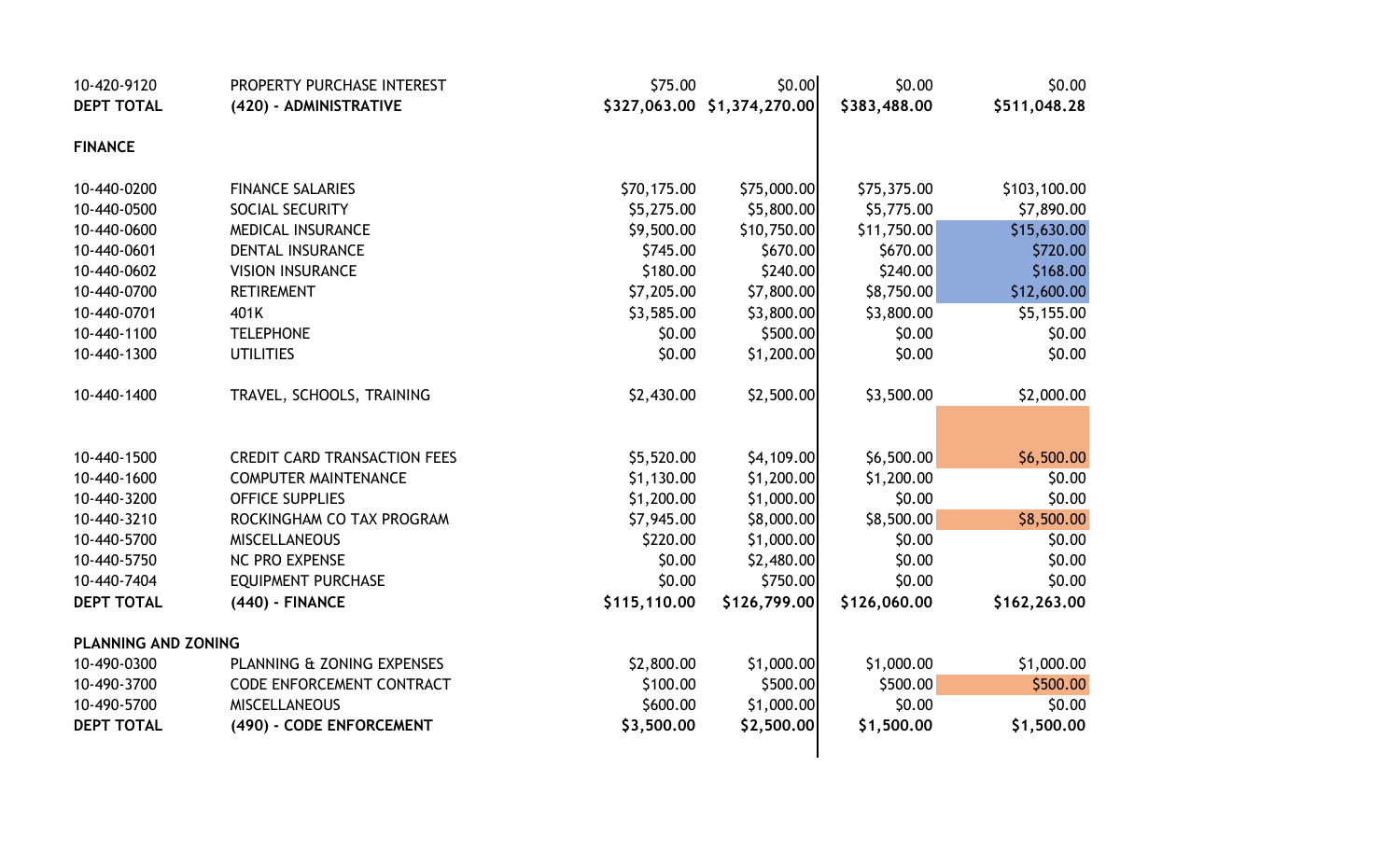| <b>PUBLIC BUILDINGS</b>  |                                          |              |              |              |              |
|--------------------------|------------------------------------------|--------------|--------------|--------------|--------------|
| 10-500-1302              | <b>UTILITIES</b>                         | \$6,561.93   | \$4,000.00   | \$7,000.00   | \$7,000.00   |
| 10-500-1500              | <b>JANITORIAL SERV/SUPPLIES</b>          | \$3,200.00   | \$3,000.00   | \$3,200.00   | \$3,500.00   |
| 10-500-1502              | <b>LAND MANAGEMENT</b>                   | \$0.00       | \$1,000.00   | \$1,000.00   | \$1,000.00   |
| 10-500-3400              | PLAYGROUND SAFETY ZONE                   | \$1,500.00   | \$1,500.00   | \$1,500.00   | \$1,500.00   |
| 10-500-3500              | 101 N. 10TH AVE. MAINTENANCE             | \$275.00     | \$500.00     | \$500.00     | \$0.00       |
| 10-500-3502              | 101 N. 10TH AVE UTILITIES                | \$500.00     | \$1,000.00   | \$1,500.00   | \$1,000.00   |
| 10-500-7201              | <b>REPAIRS</b>                           | \$1,700.00   | \$1,500.00   | \$8,000.00   | \$2,500.00   |
| 10-500-7458              | PUBLIC BUILDING CAPITAL OUTLAY           | \$21,713.07  | \$53,000.00  | \$25,000.00  | \$0.00       |
| <b>DEPT TOTAL</b>        | (500) - PUBLIC BUILDINGS                 | \$35,450.00  | \$65,500.00  | \$47,700.00  | \$16,500.00  |
| <b>POLICE DEPARTMENT</b> |                                          |              |              |              |              |
| 10-510-0200              | POLICE DEPT SALARIES                     | \$778,016.00 | \$750,800.00 | \$806,625.28 | \$801,100.00 |
| 10-510-0202              | <b>P/T POLICE SALARIES</b>               | \$16,500.00  | \$16,500.00  | \$19,000.00  | \$19,050.00  |
| 10-510-0500              | SOCIAL SECURITY                          | \$57,250.00  | \$60,525.00  | \$61,600.00  | \$61,290.00  |
| 10-510-0600              | <b>MEDICAL INSURANCE</b>                 | \$168,750.00 | \$168,600.00 | \$181,000.00 | \$181,000.00 |
| 10-510-0601              | DENTAL INSURANCE                         | \$6,300.00   | \$6,300.00   | \$5,400.00   | \$5,400.00   |
| 10-510-0602              | <b>VISION INSURANCE</b>                  | \$1,800.00   | \$1,800.00   | \$1,260.00   | \$1,260.00   |
| 10-510-0702              | POLICE OFFICERS RETIREMENT               | \$79,000.00  | \$81,500.00  | \$93,900.00  | \$101,775.00 |
| 10-510-0703              | 401K                                     | \$36,600.00  | \$37,600.00  | \$39,000.00  | \$38,850.00  |
| 10-510-0705              | SEPARATION ALLOWANCE                     | \$24,225.00  | \$24,225.00  | \$24,225.00  | \$24,225.00  |
| 10-510-1000              | <b>FIREARMS TRAINING</b>                 | \$4,000.00   | \$4,500.00   | \$5,000.00   | \$4,750.00   |
| 10-510-1100              | <b>TELEPHONE</b>                         | \$9,525.00   | \$10,000.00  | \$10,000.00  | \$10,000.00  |
| 10-510-1300              | <b>UTILITIES</b>                         | \$6,000.00   | \$6,000.00   | \$6,000.00   | \$6,000.00   |
| 10-510-1350              | LEGAL & PROFESSIONAL SERVICES            | \$5,700.00   | \$7,600.00   | \$7,600.00   | \$7,600.00   |
| 10-510-1400              | <b>SCHOOLS, TRAINING</b>                 | \$3,500.00   | \$3,500.00   | \$3,500.00   | \$3,500.00   |
| 10-510-1502              | <b>BUILDING MAINT &amp; IMPROVEMENTS</b> | \$2,600.00   | \$1,000.00   | \$1,000.00   | \$1,000.00   |
| 10-510-1600              | <b>EQUIPMENT REPAIR</b>                  | \$1,525.00   | \$2,500.00   | \$4,000.00   | \$4,000.00   |
| 10-510-1700              | <b>AUTO MAINTENANCE</b>                  | \$16,725.00  | \$30,324.00  | \$19,000.00  | \$17,000.00  |
| 10-510-2201              | <b>DCI</b>                               | \$1,500.00   | \$1,500.00   | \$1,500.00   | \$1,500.00   |
| 10-510-2500              | <b>ANIMAL CONTROL</b>                    | \$1,500.00   | \$2,500.00   | \$2,000.00   | \$2,000.00   |
| 10-510-3100              | GAS & OIL                                | \$17,000.00  | \$18,000.00  | \$20,000.00  | \$40,000.00  |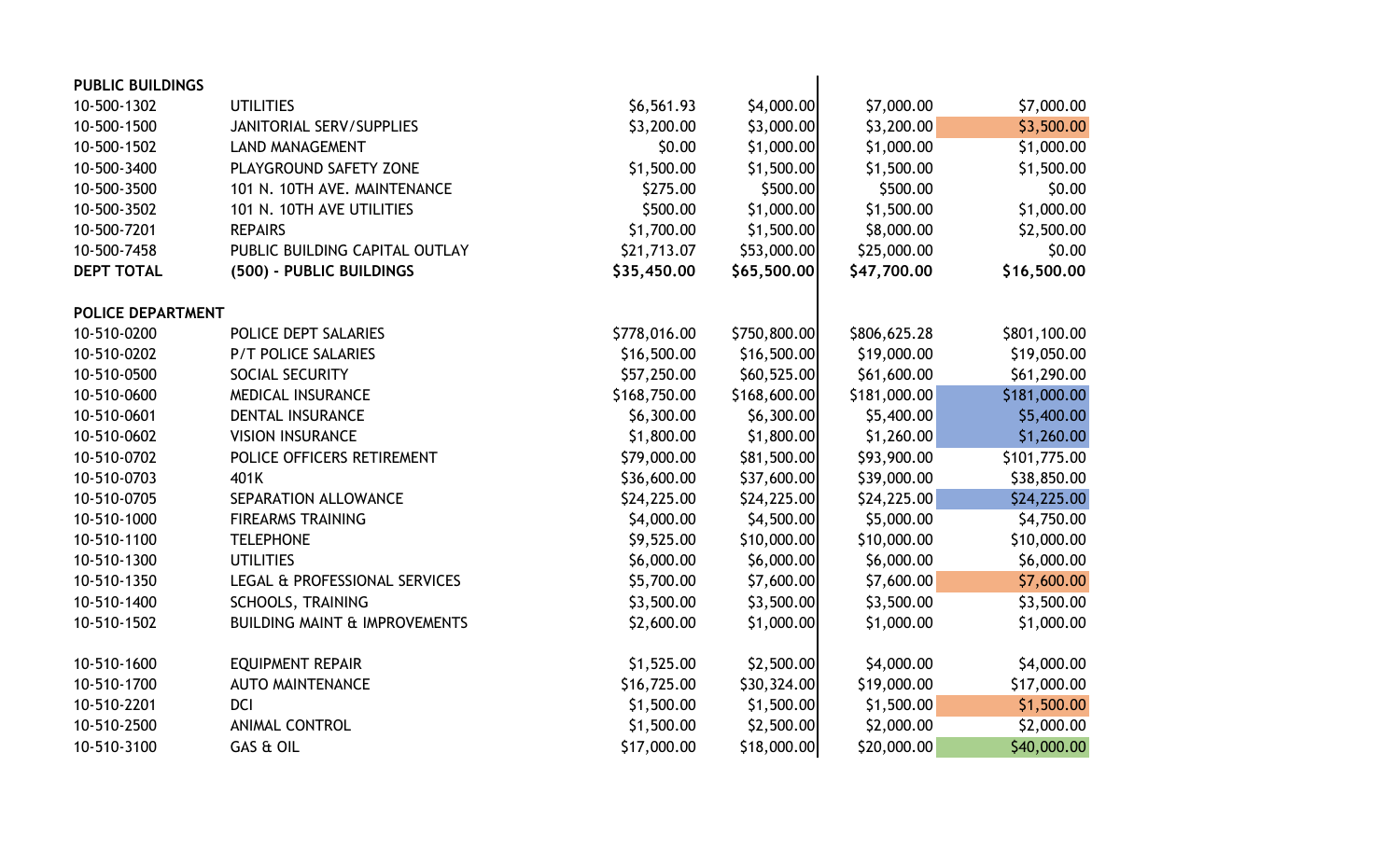| 10-510-3200            | <b>OFFICE SUPPLIES</b>              | \$750.00    | \$2,750.00                                      | \$2,750.00   | \$2,750.00     |
|------------------------|-------------------------------------|-------------|-------------------------------------------------|--------------|----------------|
|                        |                                     |             |                                                 |              |                |
|                        |                                     |             |                                                 |              |                |
|                        |                                     |             |                                                 |              |                |
|                        |                                     |             |                                                 |              |                |
|                        |                                     |             |                                                 |              |                |
| 10-510-3250            | COMPUTER SOFTWARE & MAINTENANCE     | \$13,050.00 | \$12,000.00                                     | \$20,000.00  | \$20,000.00    |
| 10-510-3304            | DEPARTMENTAL SUPPLIES               | \$2,550.00  | \$3,000.00                                      | \$3,000.00   | \$2,500.00     |
| 10-510-3600            | <b>UNIFORMS</b>                     | \$8,000.00  | \$8,500.00                                      | \$8,500.00   | \$8,500.00     |
| 10-510-4900            | <b>INVESTIGATION FUND</b>           | \$1,000.00  | \$3,000.00                                      | \$2,000.00   | \$1,000.00     |
| 10-510-5700            | MISCELLANEOUS EXPENSE               | \$6,250.00  | \$4,500.00                                      | \$4,500.00   | \$0.00         |
| 10-510-5750            | <b>NC PRO EXPENSE</b>               | \$0.00      | \$19,250.75                                     | \$0.00       | \$0.00         |
| 10-510-7000            | <b>EQUIPMENT NON-CAPITAL</b>        | \$6,000.00  | \$6,000.00                                      | \$6,000.00   | \$6,000.00     |
| 10-510-7400            | <b>OFFICE FURNITURE</b>             | \$1,225.00  | \$1,000.00                                      | \$1,000.00   | \$750.00       |
| 10-510-7402            | <b>EQUIPMENT PURCHASE</b>           | \$0.00      | \$22,476.18                                     | \$2,500.00   | \$2,500.00     |
| 10-510-7408            | POLICE VEHICLE                      | \$39,050.00 | \$40,000.00                                     | \$45,000.00  | \$0.00         |
| 10-510-7416            | <b>BODY ARMOR</b>                   | \$0.00      | \$9,500.00                                      | \$0.00       | \$0.00         |
| 10-510-9102            | NC CRIME COMM EQUIP GRANT           | \$18,500.00 | \$24,000.00                                     | \$25,000.00] | \$25,000.00    |
| <b>DEPT TOTAL</b>      | (510) - POLICE DEPT                 |             | $$1,334,391.00$ $$1,391,250.93$ $$1,431,860.28$ |              | \$1,400,300.00 |
| <b>FIRE DEPARTMENT</b> |                                     |             |                                                 |              |                |
| 10-530-0200            | <b>FIRE CHIEF SALARY</b>            | \$2,700.00  | \$2,400.00                                      | \$40,000.00  | \$10,000.00    |
| 10-530-0201            | <b>SALARY SEC/TREAS</b>             | \$600.00    | \$600.00                                        | \$600.00     | \$0.00         |
| 10-530-0202            | FULL TIME/PART TIME POSITION        | \$27,500.00 | \$28,000.00                                     | \$30,000.00  | \$30,000.00    |
| 10-530-0260            | FIREMEN'S ACCIDENT INSURANCE        | \$2,825.00  | \$2,800.00                                      | \$2,825.00   | \$2,825.00     |
| 10-530-0500            | <b>SOCIAL SECURTY</b>               | \$6,000.00  | \$6,000.00                                      | \$5,500.00   | \$6,885.00     |
| 10-530-0701            | <b>BEHALF OF PAYMENTS - PENSION</b> | \$7,225.00  | \$5,000.00                                      | \$0.00       | \$7,205.00     |
| 10-530-1100            | <b>TELEPHONE</b>                    | \$4,500.00  | \$3,500.00                                      | \$3,500.00   | \$3,500.00     |
| 10-530-1300            | <b>UTILITIES</b>                    | \$4,800.00  | \$5,000.00                                      | \$5,000.00   | \$5,000.00     |
| 10-530-1400            | <b>FIRE CONFERENCE</b>              | \$0.00      | \$500.00                                        | \$500.00     | \$1,000.00     |
| 10-530-1401            | <b>SCHOOLS</b>                      | \$2,250.00  | \$5,000.00                                      | \$5,000.00   | \$3,500.00     |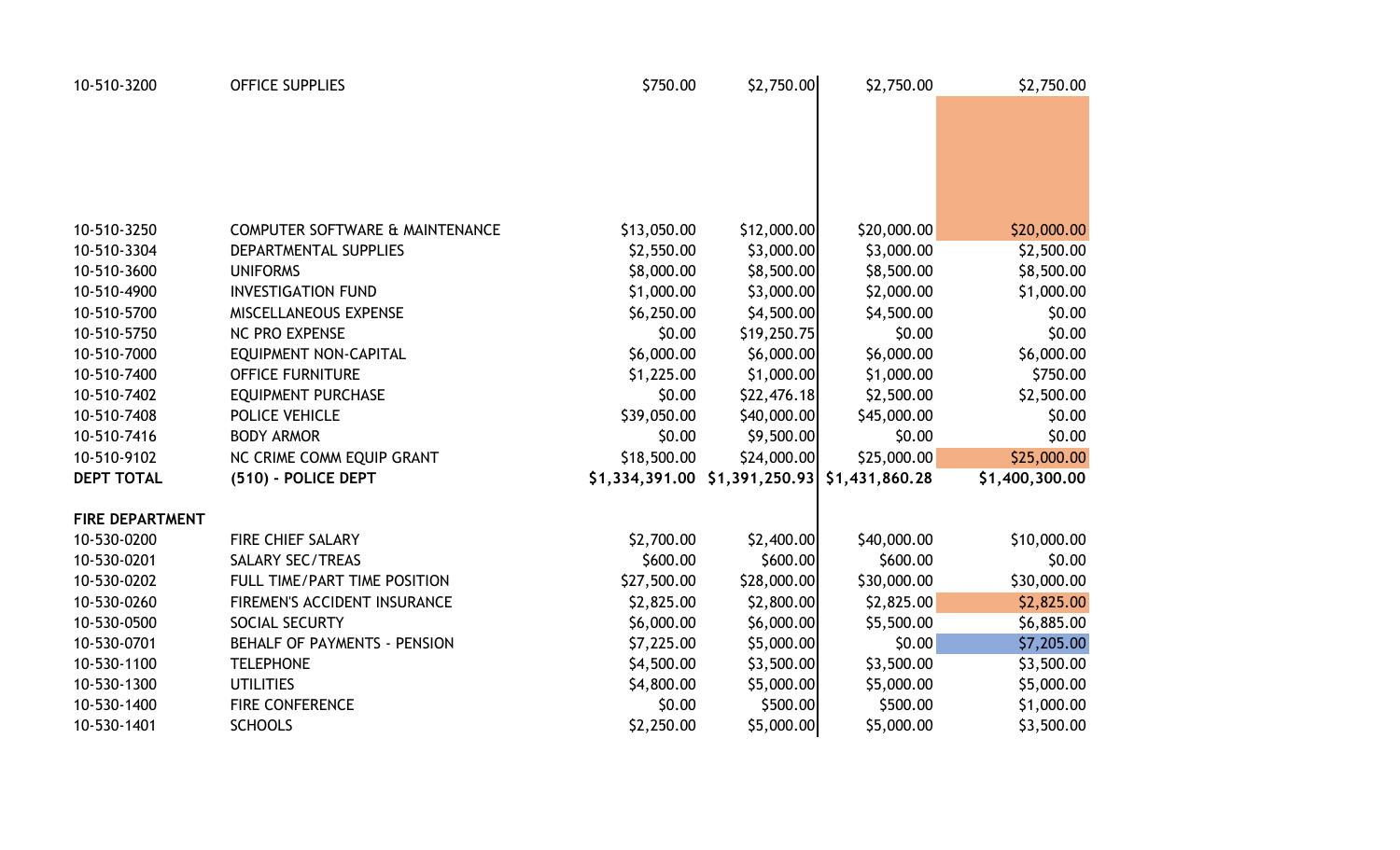| 10-530-1500               | <b>BUILDING MAINTENANCE</b>     | \$5,000.00   | \$5,000.00   | \$15,000.00  | \$17,000.00  |
|---------------------------|---------------------------------|--------------|--------------|--------------|--------------|
| 10-530-1601               | <b>EQUIPMENT REPAIR</b>         | \$8,400.00   | \$3,000.00   | \$3,000.00   | \$3,000.00   |
| 10-530-1605               | MAINTENANCE - AIR SYSTEM        | \$2,000.00   | \$1,500.00   | \$1,500.00   | \$1,500.00   |
| 10-530-1700               | <b>TRUCK MAINTENANCE</b>        | \$11,700.00  | \$12,000.00  | \$12,000.00  | \$12,000.00  |
| 10-530-2400               | <b>DRILLS &amp; FIRE CALLS</b>  | \$43,000.00  | \$50,000.00  | \$50,000.00  | \$50,000.00  |
|                           |                                 |              |              |              |              |
| 10-530-2700               | FIRE EDUCATION & PREVENTION     | \$500.00     | \$500.00     | \$500.00     | \$500.00     |
| 10-530-3100               | GAS & OIL                       | \$2,225.00   | \$2,000.00   | \$2,500.00   | \$5,000.00   |
| 10-530-3200               | <b>OFFICE SUPPLIES</b>          | \$800.00     | \$500.00     | \$500.00     | \$500.00     |
|                           |                                 |              |              |              |              |
| 10-530-3204               | FIRE PROGRAM SOFTWARE           | \$260.00     | \$500.00     | \$500.00     | \$300.00     |
| 10-530-3304               | <b>HOSE &amp; NOZZLE</b>        | \$3,800.00   | \$4,000.00   | \$4,000.00   | \$4,000.00   |
| 10-530-3305               | DEPARTMENTAL SUPPLIES           | \$3,000.00   | \$2,500.00   | \$1,000.00   | \$1,000.00   |
| 10-530-3600               | <b>TURN OUT WEAR</b>            | \$3,950.00   | \$5,000.00   | \$10,000.00  | \$5,000.00   |
| 10-530-5300               | <b>DUES - NCF ASSOCIATION</b>   | \$1,100.00   | \$1,100.00   | \$1,100.00   | \$1,050.00   |
| 10-530-5301               | DUES - NC PENSION FUND          | \$1,100.00   | \$1,200.00   | \$1,100.00   | \$1,300.00   |
| 10-530-5700               | MISCELLANEOUS EXPENSE           | \$975.00     | \$500.00     | \$500.00     | \$0.00       |
| 10-530-7300               | <b>CAPITAL RESERVE</b>          | \$30,000.00  | \$20,000.00  | \$30,000.00  | \$0.00       |
| 10-530-7400               | <b>EQUIPMENT PURCHASE</b>       | \$17,750.00  | \$5,000.00   | \$10,000.00  | \$7,500.00   |
| 10-530-7410               | <b>COMMUNICATIONS EQUIPMENT</b> | \$8,000.00   | \$3,000.00   | \$5,000.00   | \$1,500.00   |
| 10-530-9104               | FIRE TRUCK PRINCIPLE PAYMENT    | \$23,750.00  | \$23,750.00  | \$23,750.00  | \$23,750.00  |
| 10-530-9120               | FIRE TRUCK INTEREST PAYMENT     | \$3,210.00   | \$3,210.00   | \$2,075.00   | \$2,075.00   |
| <b>DEPT TOTAL</b>         | (530) - FIRE DEPARTMENT         | \$228,920.00 | \$203,060.00 | \$266,950.00 | \$206,890.00 |
|                           |                                 |              |              |              |              |
| <b>STREETS DEPARTMENT</b> |                                 |              |              |              |              |
| 10-560-0200               | <b>STREET DEPT SALARIES</b>     | \$55,000.00  | \$61,000.00  | \$65,250.00  | \$64,100.00  |
| 10-560-0500               | SOCIAL SECURITY                 | \$4,225.00   | \$5,000.00   | \$5,000.00   | \$4,953.00   |
| 10-560-0600               | <b>MEDICAL INSURANCE</b>        | \$29,100.00  | \$28,000.00  | \$31,000.00  | \$30,860.00  |
| 10-560-0601               | <b>DENTAL INSURANCE</b>         | \$840.00     | \$750.00     | \$720.00     | \$700.00     |
| 10-560-0602               | <b>VISION INSURANCE</b>         | \$240.00     | \$200.00     | \$168.00     | \$168.00     |
|                           |                                 |              |              |              |              |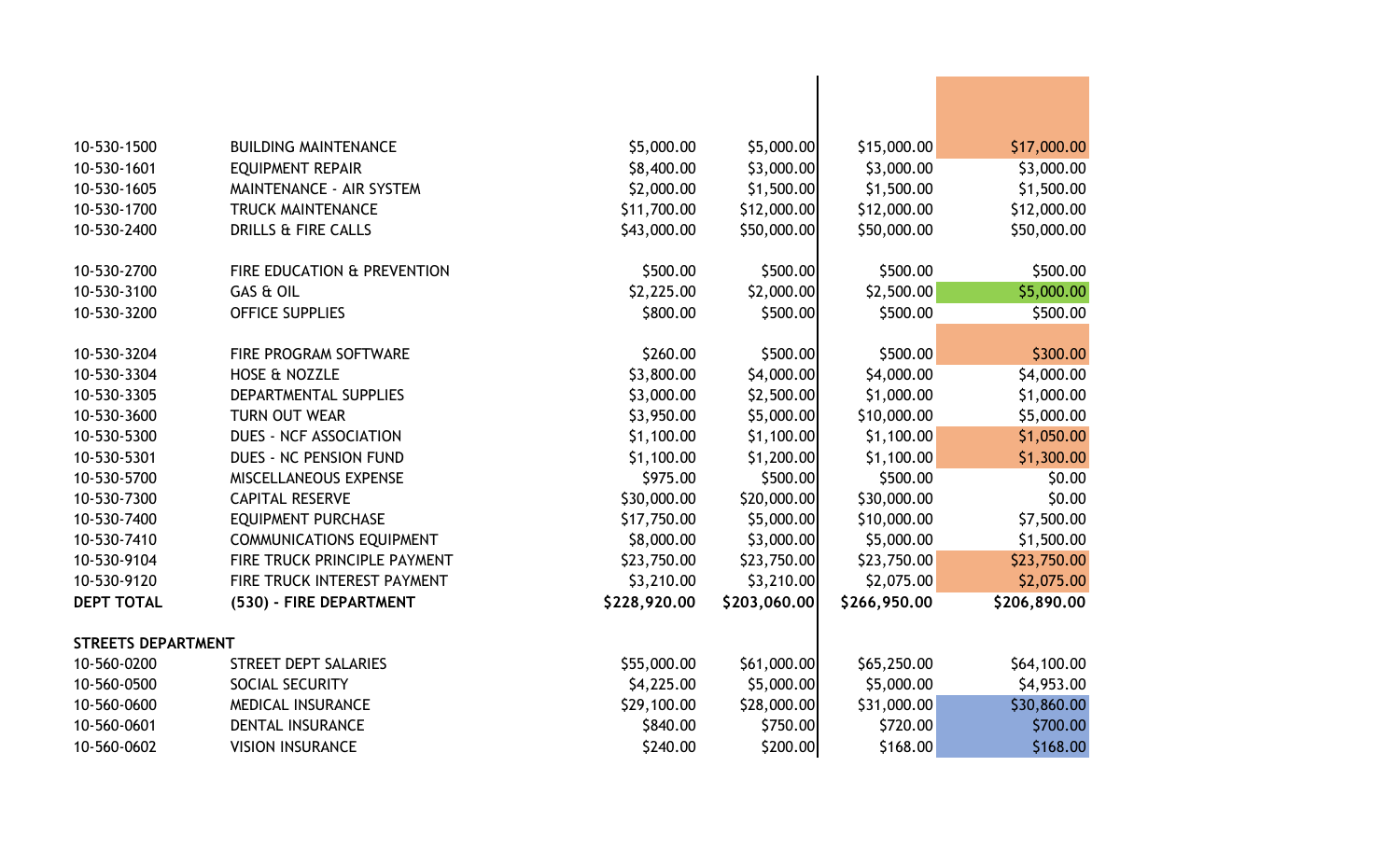| 10-560-0700       | <b>RETIREMENT</b>                    | \$5,150.00   | \$5,450.00   | \$6,650.00   | \$6,995.00   |
|-------------------|--------------------------------------|--------------|--------------|--------------|--------------|
| 10-560-0701       | 401K                                 | \$2,500.00   | \$2,650.00   | \$2,900.00   | \$2,862.00   |
| 10-560-1100       | <b>TELEPHONE</b>                     | \$2,300.00   | \$2,000.00   | \$2,000.00   | \$2,000.00   |
| 10-560-1200       | EMPLOYEE TELEPHONE ALLOWANCE         | \$600.00     | \$500.00     | \$500.00     | \$500.00     |
| 10-560-1300       | <b>UTILITIES</b>                     | \$8,600.00   | \$8,500.00   | \$6,500.00   | \$6,500.00   |
| 10-560-1500       | <b>CEMETERY EXPENSES</b>             | \$16,000.00  | \$5,000.00   | \$1,500.00   | \$1,500.00   |
| 10-560-1505       | <b>CHRISTMAS LIGHTS</b>              | \$2,000.00   | \$18,000.00  | \$3,500.00   | \$3,500.00   |
| 10-560-1600       | <b>EQUIPMENT MAINTENANCE</b>         | \$5,700.00   | \$7,000.00   | \$13,500.00  | \$10,000.00  |
| 10-560-1700       | <b>TRUCK MAINTENANCE</b>             | \$19,500.00  | \$16,500.00  | \$18,000.00  | \$18,000.00  |
| 10-560-1800       | PATCHING & STREET MAINTENANCE        | \$25,500.00  | \$24,000.00  | \$32,700.00  | \$30,000.00  |
| 10-560-1802       | <b>RESURFACING</b>                   | \$74,085.00  | \$35,000.00  | \$386,500.00 | \$0.00       |
|                   |                                      |              |              |              |              |
| 10-560-1803       | POWELL BILL EXPENSES                 | \$0.00       | \$40,000.00  | \$0.00       | \$150,000.00 |
|                   |                                      |              |              |              |              |
| 10-560-1806       | <b>CURB &amp; GUTTER REPLACEMENT</b> | \$6,000.00   | \$18,800.00  | \$42,900.00  | \$26,800.00  |
| 10-560-1900       | <b>BUILDING MAINTENANCE</b>          | \$1,750.00   | \$1,200.00   | \$1,000.00   | \$1,000.00   |
| 10-560-2300       | <b>STREET &amp; TRAFFIC SIGNS</b>    | \$4,500.00   | \$3,500.00   | \$4,500.00   | \$4,000.00   |
| 10-560-2400       | <b>STREET LIGHTS</b>                 | \$28,300.00  | \$27,000.00  | \$27,000.00  | \$20,000.00  |
| 10-560-2700       | <b>ALLEY MAINTENANCE</b>             | \$7,000.00   | \$7,000.00   | \$10,000.00  | \$8,000.00   |
| 10-560-3100       | GAS & OIL                            | \$6,000.00   | \$5,500.00   | \$3,000.00   | \$6,000.00   |
| 10-560-3300       | <b>TOOLS/OTHER SUPPLIES</b>          | \$6,800.00   | \$10,900.00  | \$12,000.00  | \$11,000.00  |
| 10-560-3400       | <b>DRAINAGE PIPE</b>                 | \$25,000.00  | \$18,500.00  | \$20,000.00  | \$20,000.00  |
| 10-560-3600       | <b>UNIFORMS</b>                      | \$3,500.00   | \$3,000.00   | \$4,750.00   | \$4,000.00   |
| 10-560-5500       | <b>STREETS - BAD DEBT</b>            | \$5,400.00   | \$0.00       | \$0.00       | \$0.00       |
| 10-560-5700       | MISCELLANEOUS EXPENSE                | \$1,400.00   | \$1,200.00   | \$2,500.00   | \$0.00       |
| 10-560-5750       | NC PRO EXPENSE                       | \$0.00       | \$2,480.00   | \$0.00       | \$0.00       |
| 10-560-7300       | SIDEWALK REPAIRS                     | \$900.00     | \$5,000.00   | \$16,200.00  | \$10,000.00  |
| 10-560-7400       | <b>VEHICLE PURCHASE</b>              | \$0.00       | \$0.00       | \$46,500.00  | \$24,117.43  |
| 10-560-7401       | <b>INTEREST PAYMENT</b>              |              | \$0.00       | \$0.00       | \$4,078.21   |
| 10-560-7402       | <b>EQUIPMENT PURCHASE</b>            | \$6,800.00   | \$2,500.00   | \$16,700.00  | \$5,200.00   |
| 10-560-7410       | <b>WINTER STREET PREP</b>            | \$0.00       | \$5,000.00   | \$12,012.00  | \$12,012.00  |
| <b>DEPT TOTAL</b> | (560) - STREET DEPARTMENT            | \$354,690.00 | \$371,130.00 | \$795,450.00 | \$488,845.64 |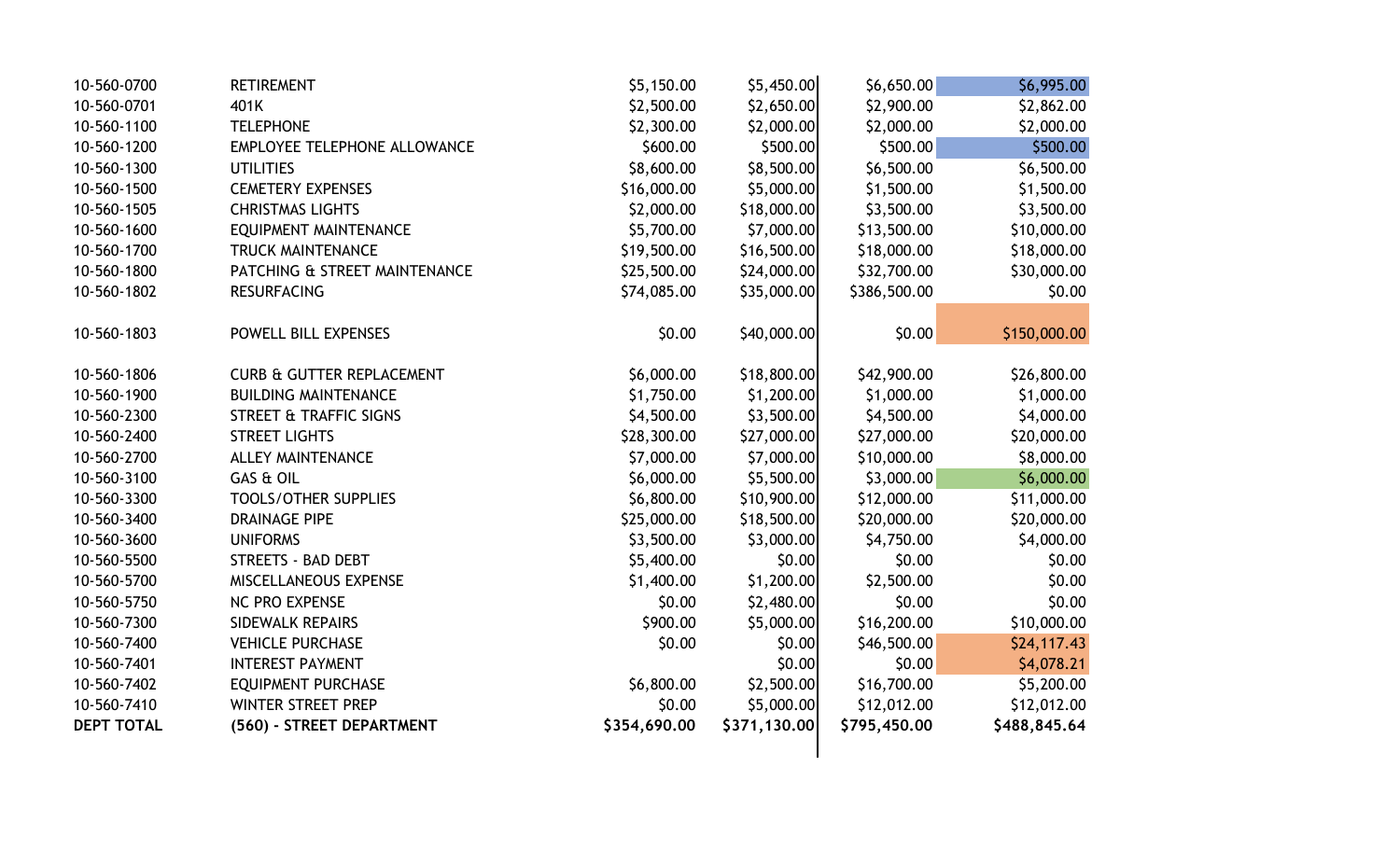| <b>SANITATION</b> |                                                   |              |              |              |              |
|-------------------|---------------------------------------------------|--------------|--------------|--------------|--------------|
| 10-580-0600       | <b>MEDICAL INSURANCE</b>                          | \$4,500.00   | \$3,600.00   | \$3,600.00   | \$3,600.00   |
| 10-580-1500       | <b>BRUSH DISPOSAL</b>                             | \$0.00       | \$14,000.00  | \$14,000.00  | \$7,000.00   |
| 10-580-2800       | <b>LANDFILL FEES</b>                              | \$6,300.00   | \$6,450.00   | \$6,450.00   | \$5,750.00   |
| 10-580-3100       | GAS & OIL                                         | \$2,500.00   | \$2,500.00   | \$2,500.00   | \$5,000.00   |
|                   |                                                   |              |              |              |              |
| 10-580-3300       | <b>ROLL-OUT TRASH CONTAINERS</b>                  | \$3,500.00   | \$3,500.00   | \$4,500.00   | \$4,000.00   |
| 10-580-4202       | <b>RECYCLING FEES</b>                             | \$46,600.00  | \$32,000.00  | \$32,000.00  | \$32,960.00  |
| 10-580-4250       | SOLID WASTE CONTRACT                              | \$96,200.00  | \$150,000.00 | \$150,000.00 | \$154,500.00 |
| 10-580-4251       | Fuel Surcharge for Solid Waste/Recycling Contract | \$0.00       | \$0.00       | \$0.00       | \$27,603.96  |
| 10-580-5700       | MISCELLANEOUS EXPENSE                             | \$350.00     | \$250.00     | \$250.00     | \$0.00       |
| 10-580-7300       | <b>CAPITAL RESERVE</b>                            | \$5,000.00   | \$0.00       | \$0.00       | \$0.00       |
| 10-580-7302       | PUBLIC WORKS FACILITIES                           | \$7,500.00   | \$7,500.00   | \$7,500.00   | \$0.00       |
| <b>DEPT TOTAL</b> | (580) - SANITATION                                | \$172,450.00 | \$219,800.00 | \$220,800.00 | \$240,413.96 |
|                   |                                                   |              |              |              |              |
| 10-620-0200       | <b>FARRIS PARK SALARIES</b>                       | \$71,800.00  | \$73,841.00  | \$76,500.00  | \$76,077.00  |
| 10-620-0202       | PART-TIME SALARIES                                | \$19,100.00  | \$23,000.00  | \$21,000.00  | \$21,000.00  |
| 10-620-0500       | SOCIAL SECURITY                                   | \$6,950.00   | \$7,200.00   | \$7,400.00   | \$7,355.00   |
| 10-620-0600       | <b>MEDICAL INSURANCE</b>                          | \$28,275.00  | \$28,500.00  | \$30,300.00  | \$30,265.00  |
| 10-620-0601       | <b>DENTAL INSURANCE</b>                           | \$840.00     | \$840.00     | \$720.00     | \$700.00     |
| 10-620-0602       | <b>VISION INSURANCE</b>                           | \$240.00     | \$240.00     | \$168.00     | \$168.00     |
| 10-620-0700       | <b>RETIREMENT</b>                                 | \$7,385.00   | \$7,550.00   | \$8,700.00   | \$9,181.00   |
| 10-620-0701       | 401K                                              | \$3,600.00   | \$3,650.00   | \$3,800.00   | \$3,757.00   |
| 10-620-1100       | <b>TELEPHONE</b>                                  | \$3,300.00   | \$2,500.00   | \$2,500.00   | \$2,500.00   |
| 10-620-1200       | EMPLOYEE TELEPHONE ALLOWANCE                      | \$550.00     | \$300.00     | \$300.00     | \$300.00     |
| 10-620-1300       | <b>UTILITIES</b>                                  | \$8,000.00   | \$8,000.00   | \$8,000.00   | \$6,500.00   |
| 10-620-1500       | <b>LAND MANAGEMENT</b>                            | \$1,850.00   | \$10,000.00  | \$4,000.00   | \$4,000.00   |
| 10-620-1504       | <b>CANTEEN MAINTENANCE</b>                        | \$1,500.00   | \$1,500.00   | \$2,000.00   | \$2,250.00   |
| 10-620-1600       | <b>EQUIPMENT MAINTENANCE</b>                      | \$4,250.00   | \$4,250.00   | \$4,250.00   | \$3,750.00   |
| 10-620-1700       | <b>TRUCK MAINTENANCE</b>                          | \$2,325.00   | \$2,000.00   | \$2,500.00   | \$2,000.00   |
| 10-620-1800       | <b>BALLFIELD MAINTENANCE</b>                      | \$1,500.00   | \$1,500.00   | \$1,800.00   | \$1,500.00   |
| 10-620-2100       | <b>PARK MAINTENANCE</b>                           | \$6,000.00   | \$7,000.00   | \$8,000.00   | \$7,000.00   |
|                   |                                                   |              |              |              |              |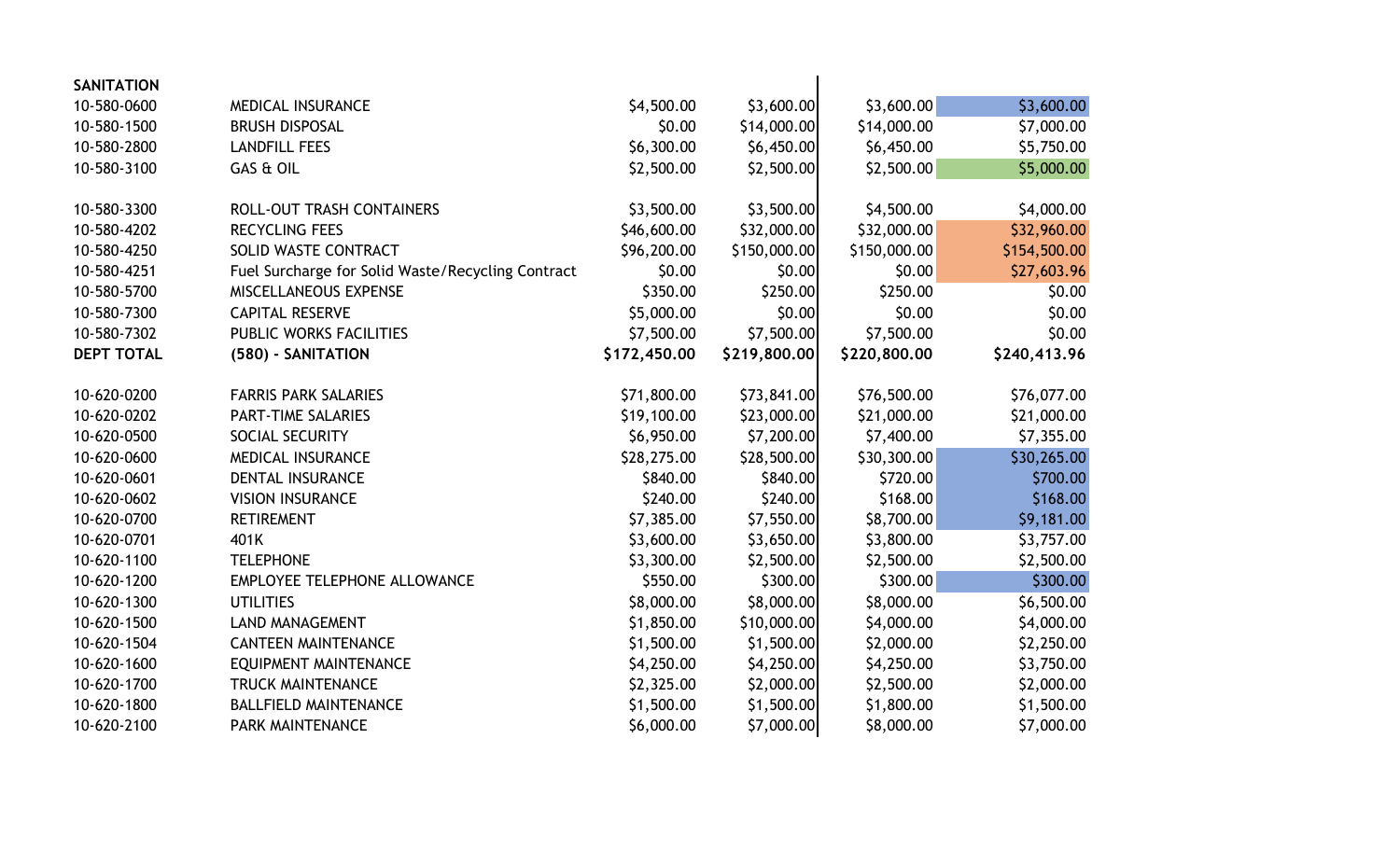| 10-620-2102               | <b>HOUSE MAINTENANCE</b>         | \$2,000.00               | \$2,000.00               | \$4,000.00               | \$4,000.00               |
|---------------------------|----------------------------------|--------------------------|--------------------------|--------------------------|--------------------------|
| 10-620-2200               | <b>CANTEEN CONCESSIONS</b>       | \$3,800.00               | \$3,800.00               | \$3,800.00               | \$3,800.00               |
| 10-620-2201               | <b>CANTEEN SUPPLIES</b>          | \$500.00                 | \$500.00                 | \$800.00                 | \$800.00                 |
| 10-620-2205               | <b>FMP - SPECIAL EVENTS</b>      | \$500.00                 | \$0.00                   | \$500.00                 | \$500.00                 |
| 10-620-2600               | DRIVING RANGE/MINIATURE GOLF     | \$800.00                 | \$750.00                 | \$1,000.00               | \$1,000.00               |
| 10-620-2720               | <b>TOOLS</b>                     | \$2,850.00               | \$1,000.00               | \$1,000.00               | \$1,000.00               |
| 10-620-2730               | <b>ELLIOTT DUNCAN PARK</b>       | \$1,000.00               | \$1,000.00               | \$2,000.00               | \$2,000.00               |
| 10-620-2740               | <b>GARFIELD PARK</b>             | \$200.00                 | \$200.00                 | \$200.00                 | \$200.00                 |
| 10-620-2750               | <b>UNIFORMS</b>                  | \$1,250.00               | \$1,000.00               | \$1,250.00               | \$1,250.00               |
| 10-620-2760               | <b>VETERAN'S PARK</b>            | \$450.00                 | \$200.00                 | \$200.00                 | \$200.00                 |
| 10-620-3100               | GAS & OIL                        | \$4,800.00               | \$4,000.00               | \$4,800.00               | \$9,000.00               |
| 10-620-3200               | <b>OFFICE SUPPLIES</b>           | \$100.00                 | \$100.00                 | \$100.00                 | \$100.00                 |
| 10-620-3300               | DEPARTMENTAL SUPPLIES            | \$525.00                 | \$300.00                 | \$300.00                 | \$300.00                 |
| 10-620-5700               | MISCELLANEOUS EXPENSE            | \$1,200.00               | \$1,000.00               | \$1,000.00               | \$0.00                   |
| 10-620-5750               | <b>NC PRO EXPENSE</b>            | \$0.00                   | \$2,480.00               | \$0.00                   | \$0.00                   |
| 10-620-7100               | <b>GRAVEL</b>                    | \$2,000.00               | \$2,000.00               | \$2,000.00               | \$2,000.00               |
| 10-620-7300               | <b>CONTRACT SERVICE/REC DEPT</b> | \$2,500.00               | \$2,500.00               | \$2,500.00               | \$0.00                   |
| 10-620-7301               | FMP - SALES TAX                  | \$350.00                 | \$250.00                 | \$250.00                 | \$250.00                 |
| 10-620-7400               | <b>EQUIPMENT PURCHASE</b>        | \$5,000.00               | \$28,500.00              | \$14,500.00              | \$4,000.00               |
| 10-620-7402               | <b>CAPITAL OUTLAY PURCHASE</b>   | \$0.00                   | \$0.00                   | \$0.00                   | \$0.00                   |
| 10-620-7404               | PARK IMPROVEMENTS                | \$11,100.00              | \$5,000.00               | \$25,000.00              | \$5,000.00               |
| 10-620-7410               | EQUIPMENT PURCHSE NON-CAPITAL    | \$600.00                 | \$0.00                   | \$0.00                   | \$0.00                   |
| <b>DEPT TOTAL</b>         | (620) - FARRIS PARK              | \$208,990.00             | \$238,451.00             | \$247,138.00             | \$213,703.00             |
| <b>M&amp;M RECREATION</b> |                                  |                          |                          |                          |                          |
| 10-621-9100               | <b>M&amp;M RECREATION DEPT</b>   | \$150,575.00             | \$183,600.00             | \$176,037.00             | \$161,000.00             |
| <b>DEPT TOTAL</b>         | (621) - RECREATION               | \$150,575.00             | \$183,600.00             | \$176,037.00             | \$161,000.00             |
| <b>TOTAL GENERAL FUND</b> |                                  | \$2,947,884.00           | \$4,195,606              | \$3,715,273              | \$3,420,584              |
| 30-812-0200               | SALARIES - WATER PLANT           |                          |                          |                          |                          |
| 30-812-0400               | <b>OSHA COMPLIANCE</b>           | \$206,300.00<br>\$800.00 | \$214,750.00<br>\$800.00 | \$220,500.00<br>\$800.00 | \$218,485.00<br>\$800.00 |
|                           |                                  |                          |                          |                          |                          |

 $\mathbf{I}$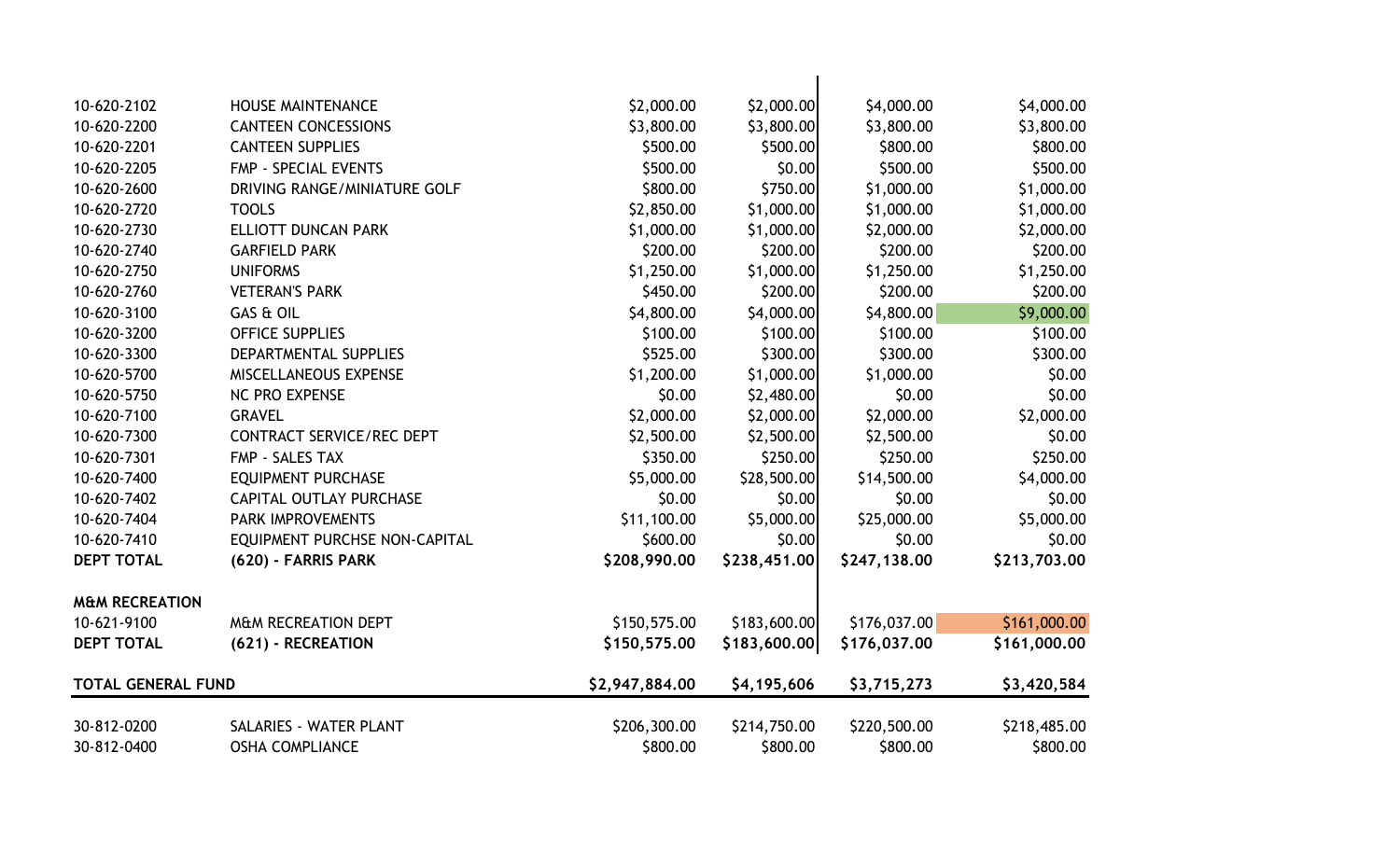| 30-812-0500 | FICA - WATER PLANT                   | \$15,750.00 | \$16,500.00 | \$16,900.00 | \$16,715.00 |
|-------------|--------------------------------------|-------------|-------------|-------------|-------------|
| 30-812-0601 | <b>DENTAL INSURANCE</b>              | \$1,680.00  | \$1,680.00  | \$1,440.00  | \$1,440.00  |
| 30-812-0602 | <b>VISION INSURANCE</b>              | \$480.00    | \$480.00    | \$336.00    | \$336.00    |
| 30-812-0650 | <b>OPEB EXPENSE</b>                  | \$0.00      | \$0.00      | \$0.00      | \$0.00      |
| 30-812-0700 | <b>RETIREMENT</b>                    | \$19,250.00 | \$20,200.00 | \$23,200.00 | \$24,301.00 |
| 30-812-0701 | 401K                                 | \$9,275.00  | \$9,800.00  | \$10,100.00 | \$9,945.00  |
| 30-812-0800 | <b>UNEMPLOYMENT BENEFITS</b>         | \$0.00      | \$0.00      | \$0.00      | \$0.00      |
| 30-812-0900 | MEDICAL INSURANCE                    | \$40,450.00 | \$49,200.00 | \$52,750.00 | \$52,655.00 |
| 30-812-1100 | <b>TELEPHONE</b>                     | \$3,300.00  | \$2,000.00  | \$2,000.00  | \$2,000.00  |
| 30-812-1200 | EMPLOYEE TELEPHONE ALLOWANCE         | \$800.00    | \$700.00    | \$700.00    | \$700.00    |
| 30-812-1300 | UTILITIES - WATER PLANT              | \$51,900.00 | \$60,000.00 | \$66,000.00 | \$66,000.00 |
| 30-812-1306 | PUMP STATION/2 MG TANK               | \$0.00      | \$0.00      | \$0.00      | \$0.00      |
| 30-812-1400 | SCHOOLS/TRAVEL                       | \$3,000.00  | \$2,500.00  | \$2,500.00  | \$2,500.00  |
| 30-812-1502 | <b>BUILDING MAINTENANCE</b>          | \$10,325.00 | \$2,000.00  | \$2,000.00  | \$2,000.00  |
|             |                                      |             |             |             |             |
| 30-812-1600 | <b>REPAIRS - WATER PLANT</b>         | \$28,800.00 | \$38,000.00 | \$30,000.00 | \$30,000.00 |
| 30-812-1602 | <b>INSTRUMENTATION SERVICE CONTR</b> | \$6,150.00  | \$6,000.00  | \$6,000.00  | \$6,000.00  |
| 30-812-1604 | <b>CLEAN LAGOON</b>                  | \$0.00      | \$0.00      | \$50,000.00 | \$50,000.00 |
| 30-812-1610 | <b>FILTER REPAIR</b>                 | \$0.00      | \$0.00      | \$0.00      | \$0.00      |
| 30-812-1700 | TRUCK/EQUIPMENT MAINTENANCE          | \$3,600.00  | \$3,500.00  | \$5,000.00  | \$5,000.00  |
| 30-812-2900 | <b>CONTINGENCY</b>                   | \$0.00      | \$1,000.00  | \$1,000.00  | \$1,000.00  |
| 30-812-3100 | GAS & OIL - WATER PLANT              | \$1,500.00  | \$1,500.00  | \$2,000.00  | \$4,000.00  |
| 30-812-3204 | <b>COMPUTER SUPPLIES</b>             | \$1,300.00  | \$2,500.00  | \$800.00    | \$800.00    |
| 30-812-3206 | ENGINEERING FEES AND CT STUDY        | \$0.00      | \$10,000.00 | \$0.00      | \$0.00      |
| 30-812-3207 | POSTAGE/SUPPLIES                     | \$3,500.00  | \$3,500.00  | \$3,500.00  | \$3,500.00  |
| 30-812-3300 | SUPPLIES, CHEMICALS - WATER PL       | \$66,900.00 | \$60,000.00 | \$90,000.00 | \$90,000.00 |
| 30-812-3303 | DEPARTMENTAL SUPPLIES                | \$2,500.00  | \$2,500.00  | \$2,500.00  | \$2,500.00  |
| 30-812-3400 | <b>STATE TESTING</b>                 | \$8,100.00  | \$7,000.00  | \$7,000.00  | \$7,000.00  |
| 30-812-3408 | PERMITS & RENEWALS                   | \$4,700.00  | \$5,000.00  | \$5,000.00  | \$5,000.00  |
| 30-812-3409 | <b>CLEAR WELL REPAIR</b>             | \$62,100.00 | \$62,000.00 | \$8,000.00  | \$8,000.00  |
| 30-812-3600 | <b>UNIFORMS - WATER PLANT</b>        | \$2,500.00  | \$2,000.00  | \$2,000.00  | \$2,000.00  |
| 30-812-5400 | <b>INSURANCE &amp; BLANKET BOND</b>  | \$15,000.00 | \$13,500.00 | \$13,500.00 | \$13,500.00 |
|             |                                      |             |             |             |             |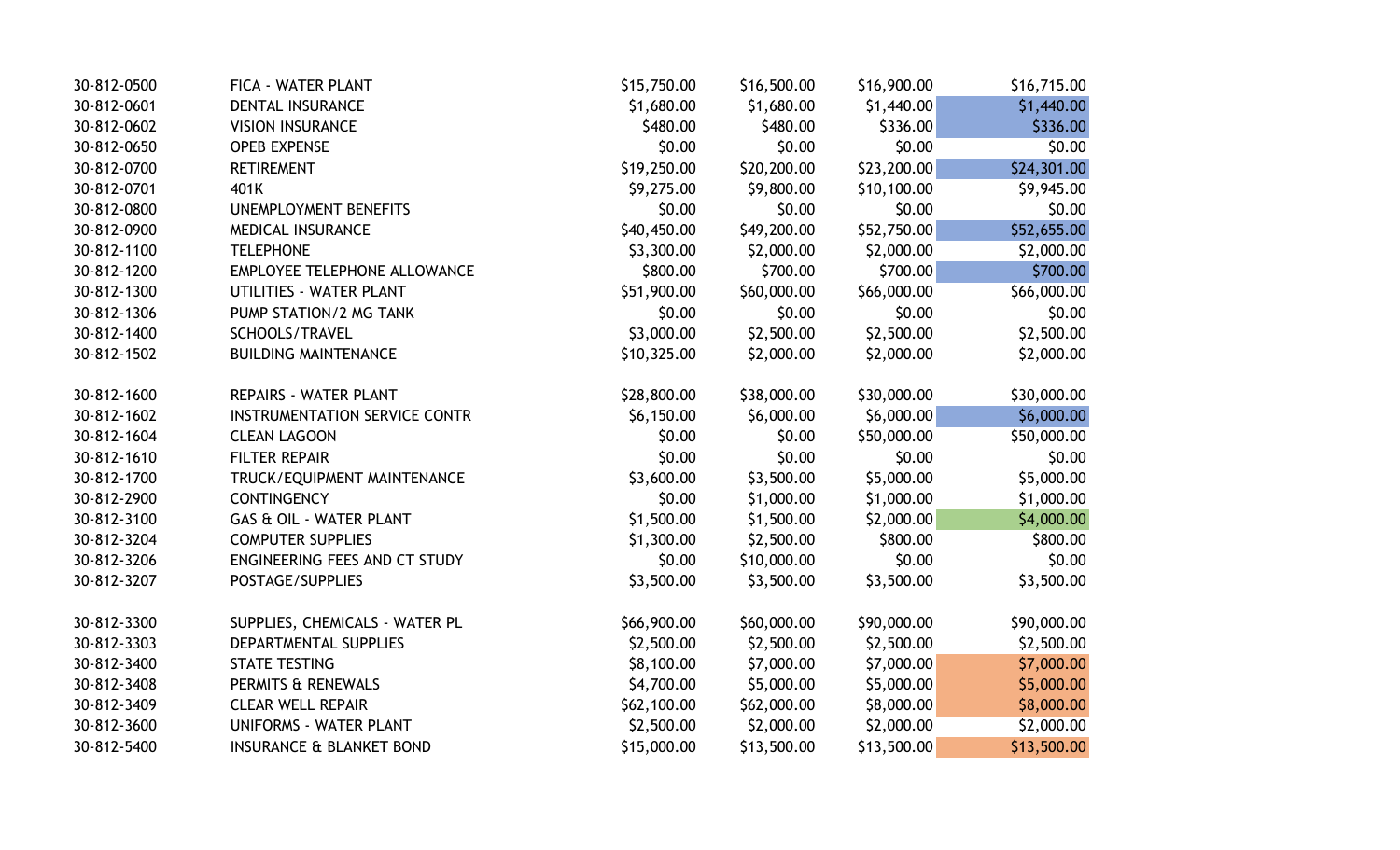| 30-812-5401       | <b>WORKMANS COMPENSATION</b>        | \$12,700.00  | \$13,000.00  | \$13,000.00  | \$13,000.00  |
|-------------------|-------------------------------------|--------------|--------------|--------------|--------------|
| 30-812-5700       | MISCELLANEOUS - WATER PLANT         | \$1,375.00   | \$1,500.00   | \$1,500.00   | \$1,500.00   |
|                   |                                     |              |              |              |              |
| 30-812-5750       | NC PRO EXPENSE                      | \$0.00       | \$6,036.50   | \$0.00       | \$18,000.00  |
| 30-812-7405       | <b>VEHICLE PURCHASE</b>             | \$13,023.00  | \$0.00       | \$40,000.00  | \$0.00       |
| 30-812-7406       | <b>EQUIPMENT PURCHASE</b>           | \$18,700.00  | \$20,000.00  | \$10,000.00  | \$10,000.00  |
| 30-812-7409       | COMPUTER/SOFTWARE                   | \$3,900.00   | \$1,000.00   | \$1,000.00   | \$1,000.00   |
| 30-812-7410       | <b>BULK STORAGE CAPITAL OUTLAY</b>  | \$37,550.00  | \$0.00       | \$0.00       | \$0.00       |
| 30-812-7414       | <b>CHLORINATORS</b>                 | \$3,500.00   | \$2,500.00   | \$3,000.00   | \$3,000.00   |
| 30-812-7415       | <b>LAB INSTRUMENTS</b>              | \$0.00       | \$0.00       | \$0.00       | \$0.00       |
| 30-812-9104       | <b>CONTRIBUTION TO CAP PROJECTS</b> | \$0.00       | \$0.00       | \$0.00       | \$0.00       |
| 30-812-9115       | FIRST BANK - INTEREST - TANK        | \$1,210.00   | \$1,200.00   | \$0.00       | \$0.00       |
| 30-812-9120       | PRINCIPAL - FIRST BANK - TANK       | \$32,890.00  | \$32,900.00  | \$0.00       | \$0.00       |
| <b>DEPT TOTAL</b> | (812) - WATER PLANT                 | \$694,808.00 | \$676,746.50 | \$694,026.00 | \$672,677.00 |
|                   |                                     |              |              |              |              |
| 30-814-0200       | SALARIES - WATER DEPT               | \$184,650.00 | \$194,850.00 | \$198,000.00 | \$170,825.00 |
| 30-814-0401       | <b>AUDIT CONTRACT</b>               | \$12,500.00  | \$12,500.00  | \$12,500.00  | \$12,500.00  |
| 30-814-0500       | FICA - WATER DEPT                   | \$13,950.00  | \$15,000.00  | \$15,200.00  | \$13,070.00  |
| 30-814-0601       | DENTAL INSURANCE - WATER DEPT       | \$1,890.00   | \$1,950.00   | \$1,780.00   | \$1,440.00   |
| 30-814-0602       | VISION INSURANCE - W/D              | \$540.00     | \$600.00     | \$425.00     | \$336.00     |
| 30-814-0650       | <b>OPEB EXPENSE</b>                 | \$0.00       | \$0.00       | \$0.00       | \$0.00       |
| 30-814-0700       | RETIREMENT - WATER DEPT             | \$19,000.00  | \$20,250.00  | \$17,800.00  | \$20,875.00  |
| 30-814-0701       | 401(K) - WATER DEPT                 | \$9,150.00   | \$9,750.00   | \$9,900.00   | \$8,541.00   |
| 30-814-0800       | <b>UNEMPLOYMENT BENEFITS</b>        | \$0.00       | \$0.00       | \$0.00       | \$0.00       |
| 30-814-0900       | MEDICAL INSURANCE - WATER DEPT      | \$72,900.00  | \$56,000.00  | \$59,100.00  | \$55,340.00  |
| 30-814-1200       | EMPLOYEE TELEPHONE ALLOWANCE        | \$1,000.00   | \$1,000.00   | \$1,000.00   | \$1,000.00   |
| 30-814-1306       | PUMP STATION/2 MG TANK              | \$0.00       | \$0.00       | \$0.00       | \$0.00       |
| 30-814-1400       | SCHOOLS/TRAINING - WD               | \$2,000.00   | \$2,000.00   | \$2,000.00   | \$2,000.00   |
| 30-814-1500       | HIGHWAY 135 WATERLINE REPAIR        | \$0.00       | \$0.00       | \$0.00       | \$0.00       |
| 30-814-1600       | REPAIRS - WATER DEPT                | \$38,000.00  | \$45,000.00  | \$45,000.00  | \$45,000.00  |
| 30-814-1605       | <b>COMPUTER MAINTENANCE</b>         | \$2,000.00   | \$2,000.00   | \$2,000.00   | \$2,000.00   |
| 30-814-1606       | <b>WATER LINE UPGRADES</b>          | \$105,000.00 | \$122,390.00 | \$171,560.00 | \$171,560.00 |
| 30-814-1610       | ROCK CO WATER LINE HWY 135          | \$6,000.00   | \$4,000.00   | \$5,000.00   | \$5,000.00   |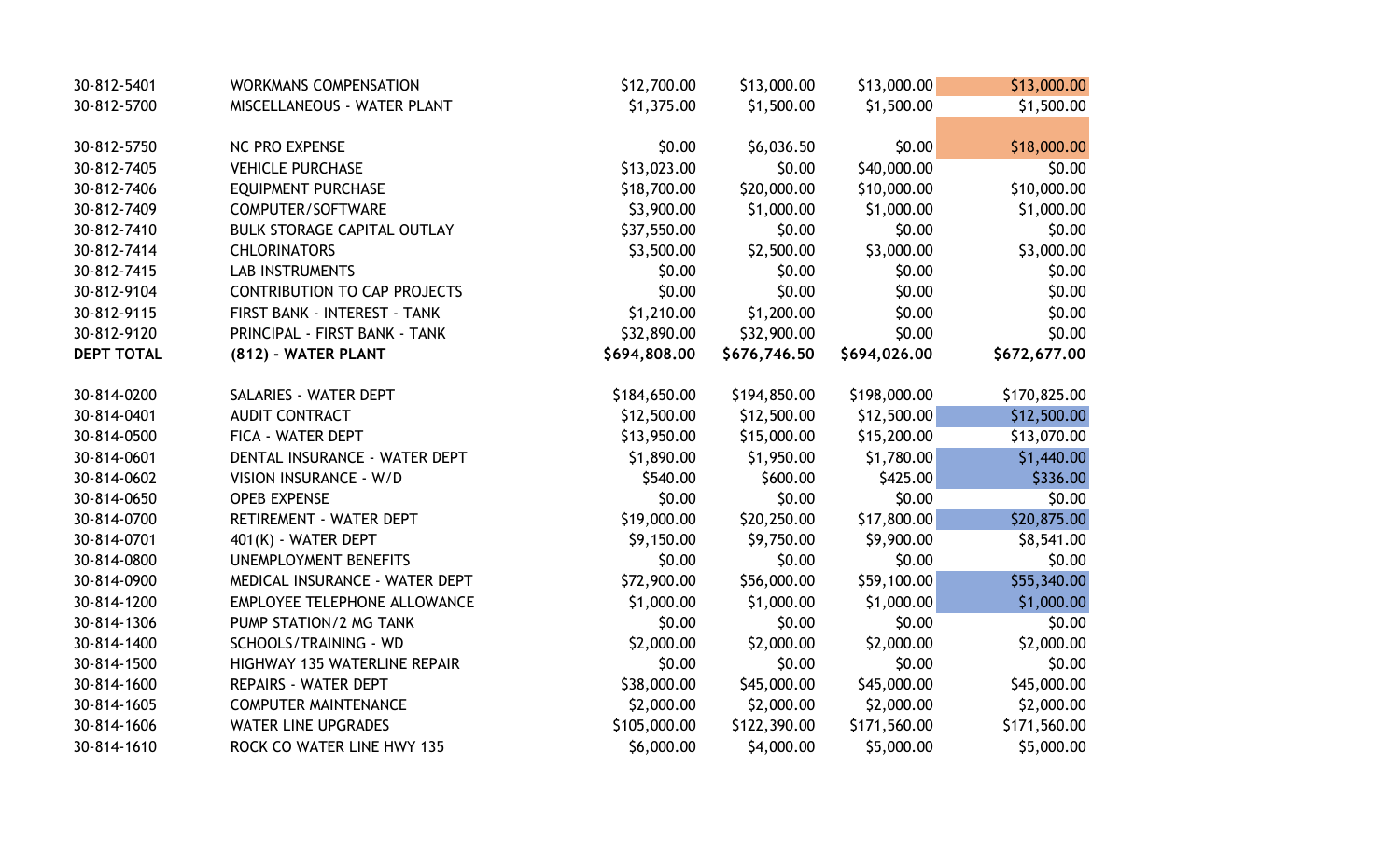| 30-814-1625       | <b>WORKORDER SYSTEM</b>             | \$9,700.00   | \$6,000.00   | \$6,000.00   | \$6,000.00     |
|-------------------|-------------------------------------|--------------|--------------|--------------|----------------|
| 30-814-1702       | EQUIPMENT MAINTENANCE               | \$7,500.00   | \$6,500.00   | \$7,500.00   | \$7,500.00     |
| 30-814-3102       | GAS & OIL - WATER DEPT              | \$3,000.00   | \$2,250.00   | \$3,000.00   | \$6,000.00     |
| 30-814-3200       | <b>COMPUTER SUPPLIES</b>            | \$1,150.00   | \$1,000.00   | \$2,500.00   | \$2,500.00     |
| 30-814-3202       | SOFTWARE UPGRADES                   | \$5,000.00   | \$4,000.00   | \$7,500.00   | \$7,500.00     |
| 30-814-3301       | METERS, PIPES, FITTINGS             | \$61,700.00  | \$74,500.00  | \$89,450.00  | \$89,450.00    |
| 30-814-3600       | <b>UNIFORMS - WATER DEPT</b>        | \$4,500.00   | \$3,500.00   | \$5,015.00   | \$5,015.00     |
| 30-814-4000       | PENSION EXPENSE - WATER DEPT        | \$0.00       | \$0.00       | \$0.00       | \$0.00         |
| 30-814-5400       | <b>INSURANCE &amp; BLANKET BOND</b> | \$500.00     | \$500.00     | \$500.00     | \$500.00       |
| 30-814-5404       | <b>WORKERS COMPENSATION</b>         | \$9,000.00   | \$8,000.00   | \$8,000.00   | \$8,000.00     |
| 30-814-5700       | MISCELLANEOUS - WATER DEPT          | \$4,000.00   | \$3,500.00   | \$4,000.00   | \$4,000.00     |
|                   |                                     |              |              |              |                |
| 30-814-5750       | <b>NC PRO EXPENSE</b>               | \$0.00       | \$39,960.00  | \$0.00       | \$550,524.00   |
| 30-814-7300       | PUBLIC WORKS FACILITIES             | \$12,500.00  | \$12,000.00  | \$12,000.00  | \$23,945.76    |
| 30-814-7302       | <b>WATER-SEWER CAPITAL RESERVE</b>  | \$0.00       | \$0.00       | \$0.00       | \$0.00         |
| 30-814-7402       | <b>EQUIPMENT PURCHASE</b>           | \$0.00       | \$0.00       | \$0.00       | \$20,594.00    |
| 30-814-9108       | <b>ECONOMIC DEVELOPMENT</b>         | \$1,000.00   | \$1,000.00   | \$1,000.00   | \$1,000.00     |
| 30-814-9109       | ADMINISTRATIVE FEE TO GEN FUND      | \$90,000.00  | \$90,000.00  | \$90,000.00  | \$90,000.00    |
| <b>DEPT TOTAL</b> | (814) - WATER DEPARTMENT            | \$678,130.00 | \$740,000.00 | \$732,280.00 | \$1,332,015.76 |
| 30-822-0200       | SALARIES - SEWER DEPT               | \$162,600.00 | \$173,850.00 | \$184,900.00 | \$156,130.00   |
| 30-822-0402       | <b>ATTORNEYS FEES</b>               | \$6,000.00   | \$6,000.00   | \$6,000.00   | \$6,000.00     |
| 30-822-0404       | <b>OSHA COMPLIANCE</b>              | \$0.00       | \$0.00       | \$0.00       | \$0.00         |
| 30-822-0500       | SOCIAL SECURITY                     | \$12,400.00  | \$12,750.00  | \$14,250.00  | \$11,945.00    |
| 30-822-0601       | <b>DENTAL INSURANCE</b>             | \$1,680.00   | \$1,680.00   | \$1,475.00   | \$1,440.00     |
| 30-822-0602       | <b>VISION INSURANCE</b>             | \$480.00     | \$480.00     | \$350.00     | \$336.00       |
| 30-822-0650       | <b>OPEB EXPENSE</b>                 | \$7,500.00   | \$7,500.00   | \$21,250.00  | \$21,250.00    |
| 30-822-0700       | <b>RETIREMENT</b>                   | \$16,725.00  | \$17,100.00  | \$18,360.00  | \$19,080.00    |
| 30-822-0701       | 401K                                | \$8,100.00   | \$8,300.00   | \$9,300.00   | \$7,807.00     |
| 30-822-0800       | UNEMPLOYMENT BENEFITS               | \$0.00       | \$0.00       | \$0.00       | \$0.00         |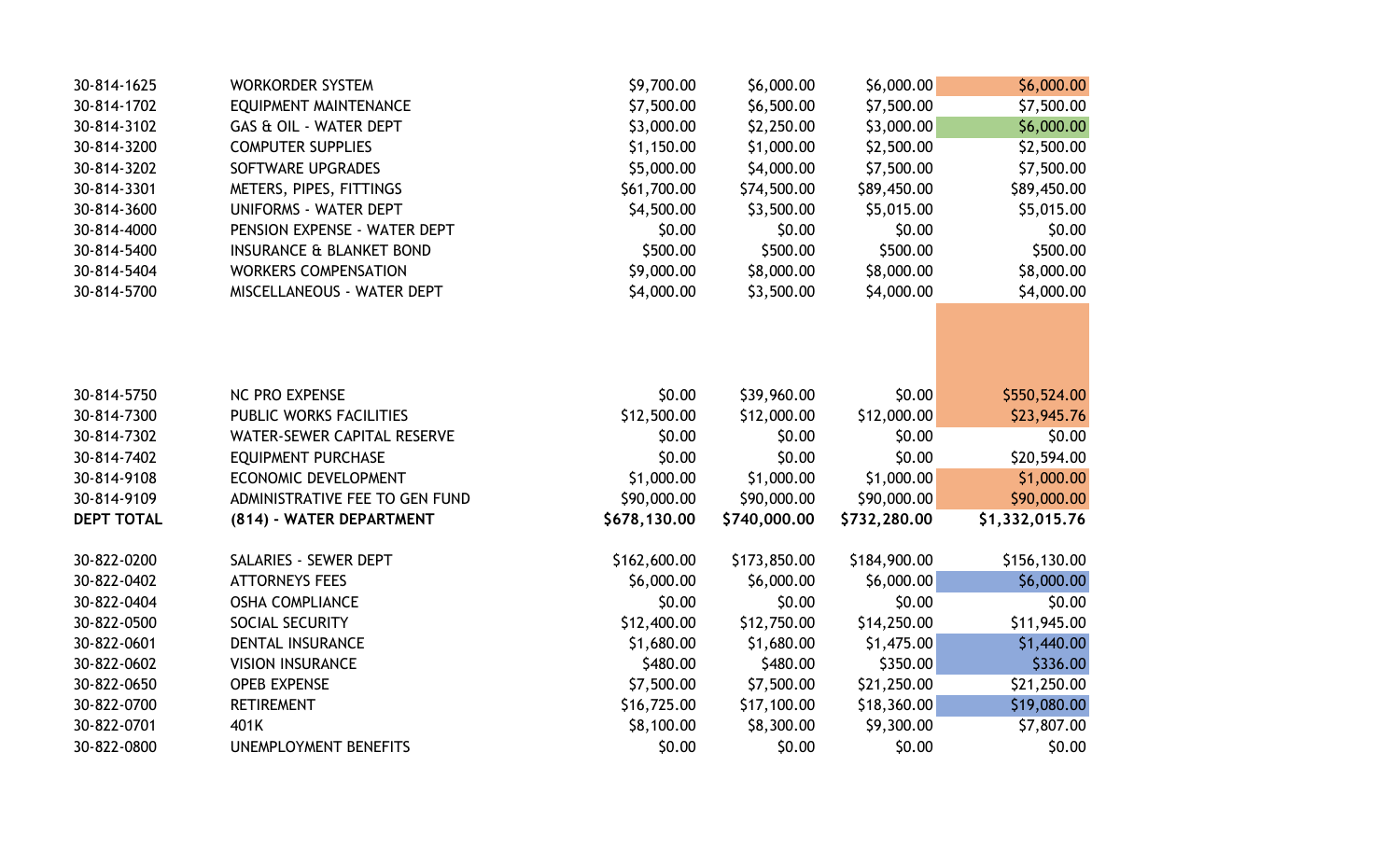| 30-822-0900       | <b>MEDICAL INSURANCE</b>                 | \$36,700.00  | \$36,750.00  | \$47,600.00  | \$48,160.00  |
|-------------------|------------------------------------------|--------------|--------------|--------------|--------------|
| 30-822-1200       | EMPLOYEE TELEPHONE ALLOWANCE             | \$2,060.00   | \$1,000.00   | \$1,000.00   | \$1,000.00   |
| 30-822-1302       | UTILITIES - PUMP STATIONS                | \$16,500.00  | \$14,000.00  | \$14,000.00  | \$14,000.00  |
| 30-822-1400       | <b>SCHOOLS &amp; TRAINING</b>            | \$1,000.00   | \$1,000.00   | \$1,500.00   | \$1,500.00   |
| 30-822-1602       | EQUIPMENT MAINTENANCE                    | \$35,000.00  | \$35,000.00  | \$47,500.00  | \$35,000.00  |
| 30-822-1604       | LINE REPAIR/MAINTENANCE                  | \$56,000.00  | \$50,000.00  | \$112,790.00 | \$50,000.00  |
| 30-822-1605       | <b>COMPUTER MAINTENANCE</b>              | \$750.00     | \$750.00     | \$1,000.00   | \$1,000.00   |
| 30-822-1610       | PUMP STATION MAINTENANCE/EXPENSE         | \$0.00       | \$0.00       | \$0.00       | \$0.00       |
| 30-822-2900       | <b>CONTINGENCY</b>                       | \$50,900.00  | \$63,000.00  | \$63,000.00  | \$39,307.48  |
| 30-822-3100       | <b>GAS &amp; OIL</b>                     | \$4,000.00   | \$3,500.00   | \$3,500.00   | \$7,000.00   |
| 30-822-3200       | <b>COMPUTER SUPPLIES</b>                 | \$750.00     | \$750.00     | \$1,000.00   | \$1,000.00   |
| 30-822-3300       | DEPARTMENTAL SUPPLIES                    | \$7,000.00   | \$25,300.00  | \$20,350.00  | \$20,350.00  |
| 30-822-3400       | <b>PERMIT FEES</b>                       | \$1,500.00   | \$100.00     | \$100.00     | \$100.00     |
| 30-822-3600       | <b>UNIFORMS - SEWER DEPT</b>             | \$4,000.00   | \$2,250.00   | \$5,015.00   | \$5,015.00   |
| 30-822-4000       | <b>AIA GRANT</b>                         | \$0.00       | \$90,000.00  | \$0.00       | \$50,000.00  |
| 30-822-5400       | <b>INSURANCE &amp; BLANKET BOND</b>      | \$18,000.00  | \$16,500.00  | \$18,000.00  | \$18,000.00  |
| 30-822-5401       | <b>WORKMANS COMPENSATION</b>             | \$15,000.00  | \$12,000.00  | \$12,000.00  | \$12,000.00  |
| 30-822-5700       | MISCELLANEOUS - SEWER PLANT              | \$1,300.00   | \$0.00       | \$0.00       | \$0.00       |
| 30-822-5702       | <b>MISCELLANEOUS - SD</b>                | \$2,000.00   | \$1,800.00   | \$1,800.00   | \$1,800.00   |
| 30-822-5725       | STONEVILLE SEWER RATE FREEZE DUE TO STON | \$0.00       | \$30,383.28  | \$0.00       | \$0.00       |
| 30-822-5750       | <b>NC PRO EXPENSE</b>                    | \$0.00       | \$4,960.00   | \$0.00       | \$107,286.00 |
| 30-822-7300       | PUBLIC WORKS FACILITIES                  | \$12,500.00  | \$12,000.00  | \$12,000.00  | \$23,945.76  |
| 30-822-7303       | <b>ISLAND ACCESS (PARTF)</b>             | \$0.00       | \$0.00       | \$0.00       | \$0.00       |
| 30-822-7400       | SAFETY EQUIPMENT                         | \$6,500.00   | \$6,500.00   | \$11,000.00  | \$11,000.00  |
| 30-822-7401       | <b>TRUCK PURCHASE</b>                    | \$0.00       | \$0.00       | \$0.00       | \$0.00       |
| 30-822-7402       | <b>EQUIPMENT PURCHASE</b>                | \$0.00       | \$0.00       | \$17,994.00  | \$0.00       |
| 30-822-7412       | <b>CAPITAL UPGRADE</b>                   | \$10,000.00  | \$0.00       | \$0.00       | \$0.00       |
| 30-822-9102       | <b>CONTRIBUTION TO CAP PROJECTS</b>      | \$0.00       | \$74,300.00  | \$0.00       | \$0.00       |
| <b>DEPT TOTAL</b> | (822) - SEWER                            | \$496,945.00 | \$709,503.28 | \$727,974.00 | \$671,452.24 |
| 30-824-0400       | <b>CONTRACT FOR SEWER OPERATION</b>      | \$260,000.00 | \$265,300.00 | \$275,495.00 | \$275,495.00 |
| 30-824-1300       | UTILITIES-SEWER PLANT                    | \$70,000.00  | \$65,000.00  | \$65,500.00  | \$65,500.00  |